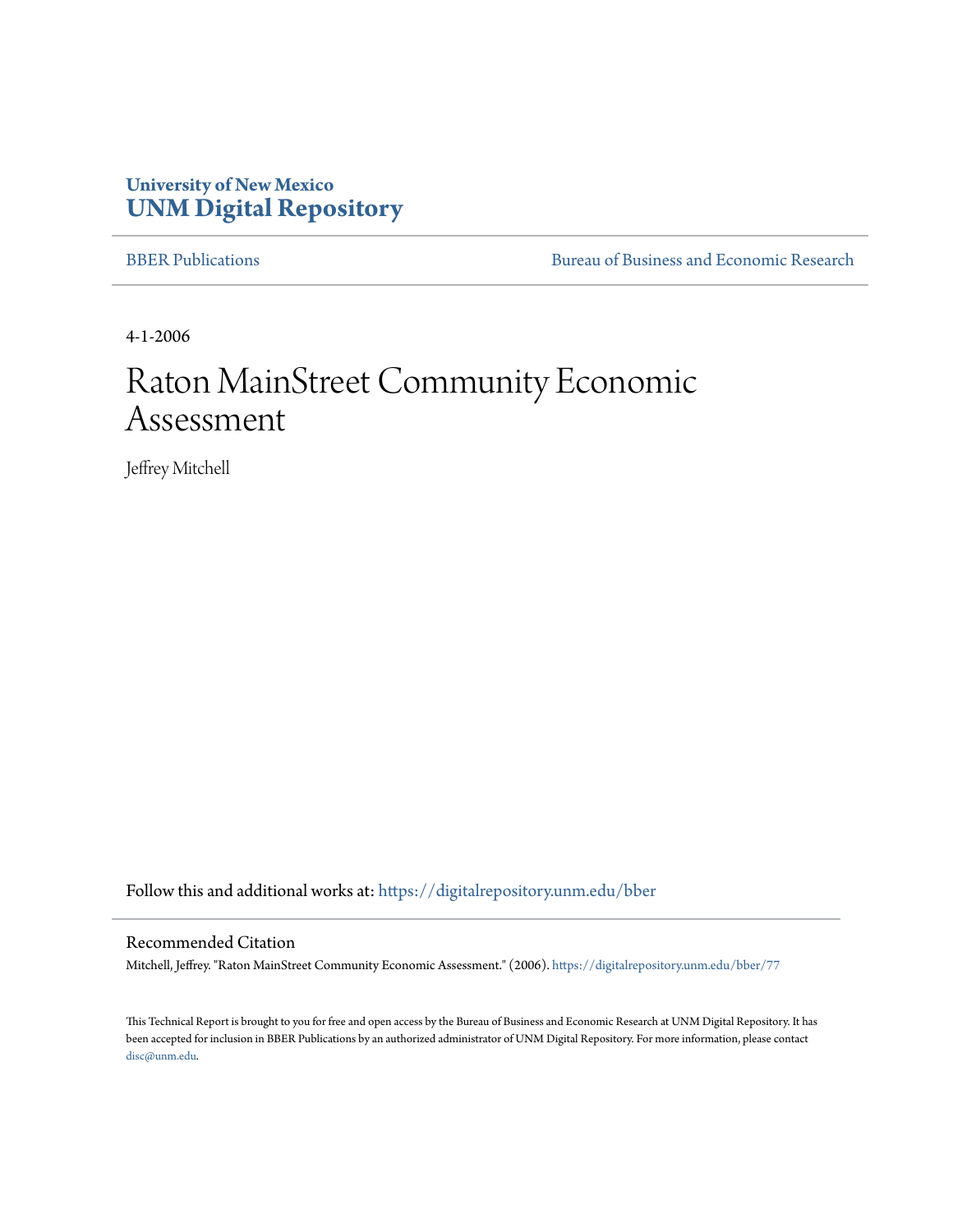# RATON MAINSTREET COMMUNITY ECONOMIC ASSESSMENT

Submitted to Raton Mainstreet.

Financial Support For This Research Was Provided By New Mexico Economic Development Department.

April 2006

UNIVERSITY OF NEW MEXICO BUREAU OF BUSINESS AND ECONOMIC RESEARCH

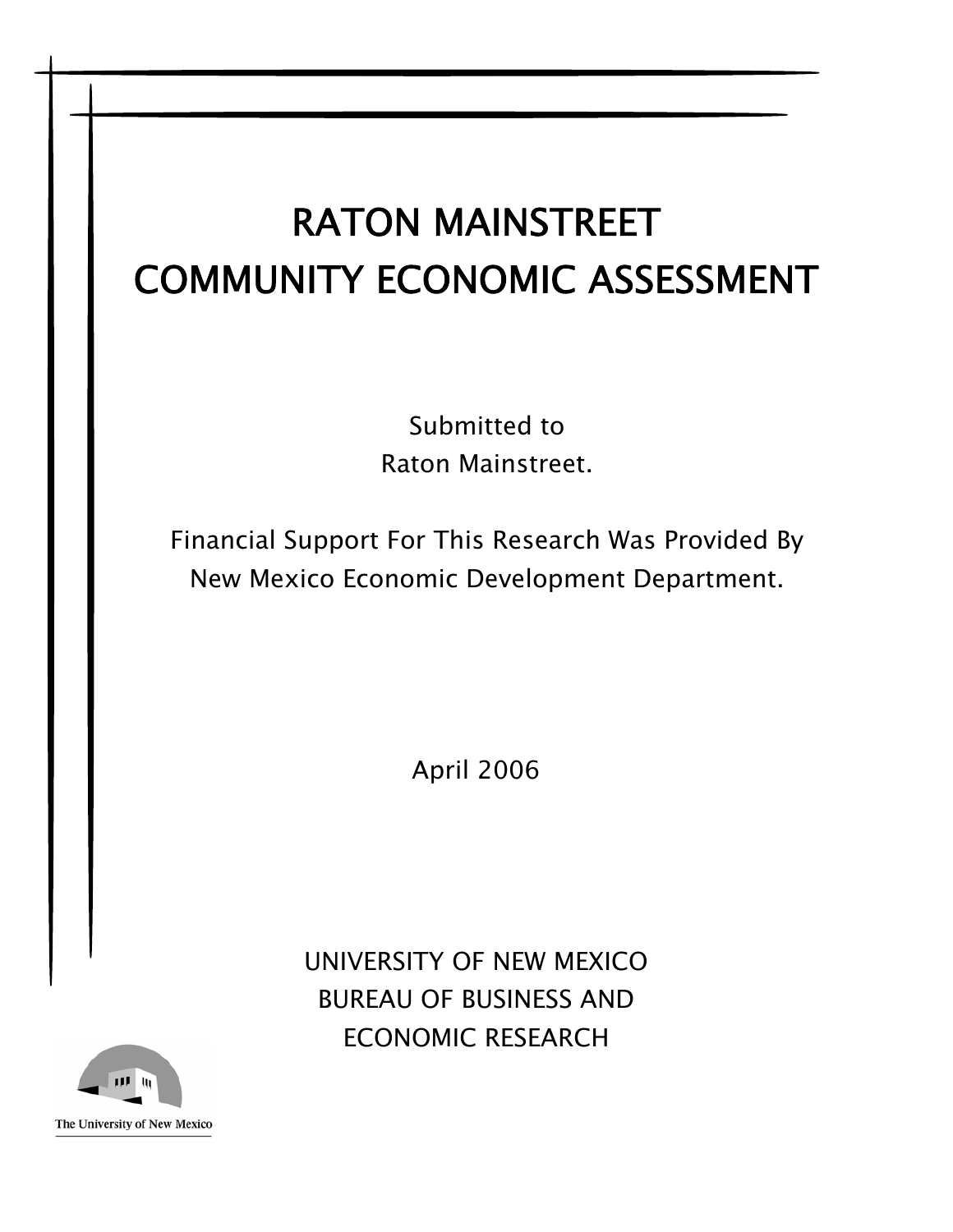# RATON MAINSTREET COMMUNITY ECONOMIC ASSESSMENT

By Dr. Jeffrey Mitchell

April 2006

UNIVERSITY OF NEW MEXICO BUREAU OF BUSINESS AND ECONOMIC RESEARCH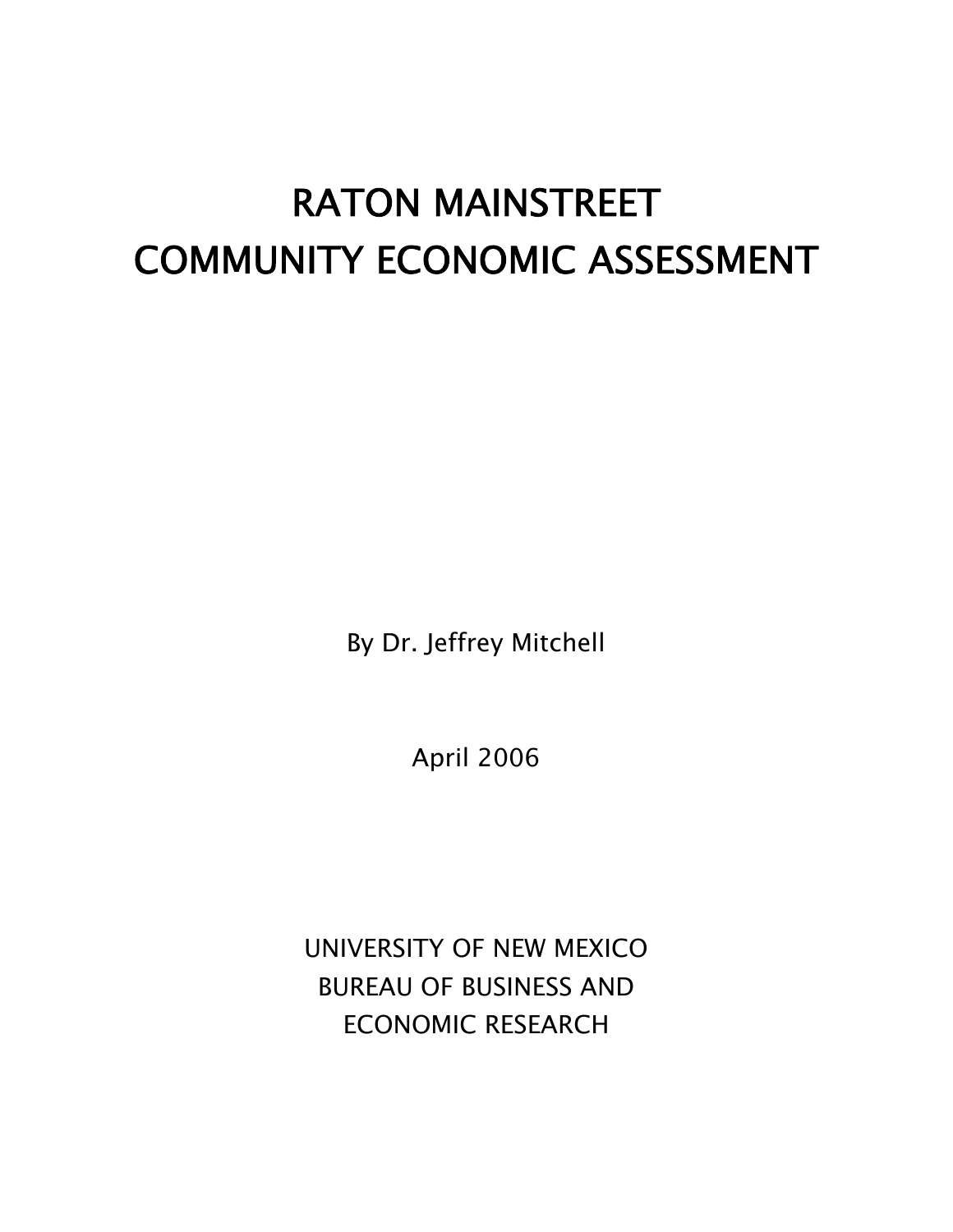## **TABLE OF CONTENTS**

## **TABLES AND FIGURES**

| Raton: Summary of Demographic, Economic and Housing Characteristics 10                                                                                                   |
|--------------------------------------------------------------------------------------------------------------------------------------------------------------------------|
| Raton: Selected Demographic, Economic and Housing Characteristics 11                                                                                                     |
| Raton: Selected Demographic, Economic and Housing Characteristics 12                                                                                                     |
| Colfax County: Selected Demographic, Economic and Housing Characteristics  13                                                                                            |
| Colfax County: Selected Demographic, Economic and Housing Characteristics                                                                                                |
|                                                                                                                                                                          |
|                                                                                                                                                                          |
|                                                                                                                                                                          |
| Shares of Taxable Gross Receipts of Northeast Counties, by MS Communities  18                                                                                            |
| Location Quotient: Raton Employment, by Industry, in Relation to Colfax County, the NE<br>County Region, and New Mexico; Colfax County Industries in Relation to NM 19   |
| Location Quotient: Raton Employment, by Occupation, in Relation to Colfax County, the<br>NE County Region, and New Mexico; Colfax County Industries in Relation to NM 20 |
| Location Quotient: Raton Employment, by Business Ownership, in Relation to Colfax<br>County, the NE County Region, and New Mexico; Colfax County Industries in Relation  |
|                                                                                                                                                                          |
| Raton: Businesses by Industry, In MainStreet Area, 1995 and 2004  23                                                                                                     |
| Raton: Businesses by Retail & Service Subsector, in Mainstreet Service Area  24                                                                                          |
|                                                                                                                                                                          |
|                                                                                                                                                                          |
| Raton: Employment Gain/Loss MainStreet Area, by Industry, 1995-2004  27                                                                                                  |
|                                                                                                                                                                          |
|                                                                                                                                                                          |
|                                                                                                                                                                          |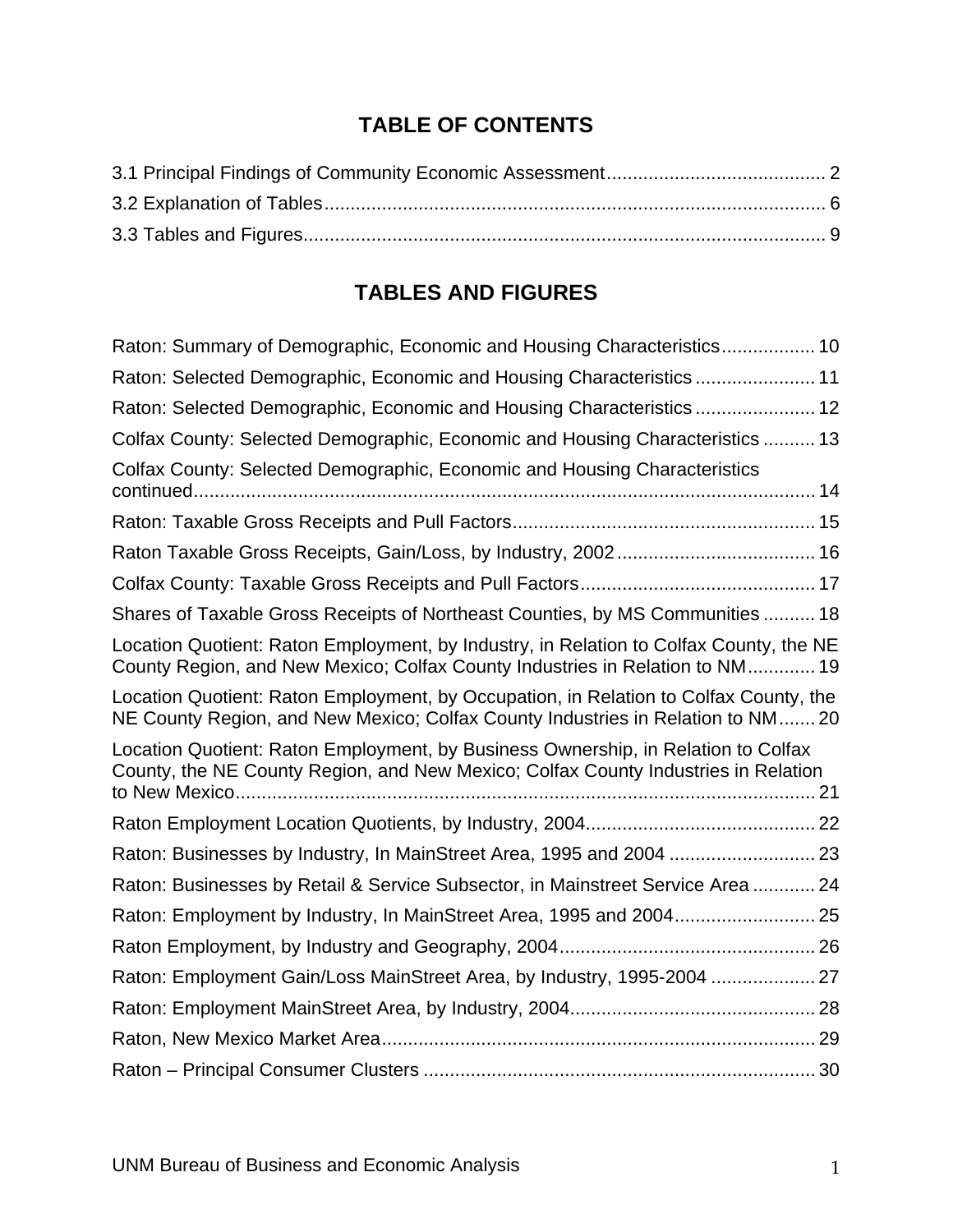#### <span id="page-4-0"></span>**3.1 PRINCIPAL FINDINGS OF COMMUNITY ECONOMIC ASSESSMENT**

- 1. **Demographics**: Raton's population is stagnant (slight decline in population between 1990-2000).
	- a. Aging (median age increased from 35 to 39.7 y/o, compared to 34.6 for New Mexico; percentage under 5 y/o lower than New Mexico; 40% growth in number receiving retirement income, percent receiving retirement income from 18.1 to 23.5% vs. 17.4% for New Mexico).
	- b. Increase in migration to Raton from out of county, from 14.2% in 1990 to 18.3% in 2000, but still below the New Mexico and US averages.
	- c. Raton's population is relatively well integrated by New Mexican standards (6.1% vs. 11.9% New Mexico do not speak English 'very well'; only 1.1% of Raton's population is not a US citizen vs. 5.4% for New Mexico).
	- d. Educational attainment of Raton's population is below the New Mexico average -- the differences are evident both among those failing to complete their High school diploma (24.2% in Raton vs. 21.1% in New Mexico) and at higher levels (only 15.8% of Raton's population have received a post-secondary degree, including an Associates Degree, compared to 29.4% of New Mexico's population).

#### 2. **Housing**:

- a. Homeownership in Raton is on par with New Mexico (60.3% vs. 60.8%). Housing is affordable (housing costs only 18.5% of income for homeowners vs. 22.2% for New Mexico as a whole). Affordability is the result of low housing values, which at \$68,400, is barely 60% of New Mexico average).
- b. However, housing stock is stagnant (indeed fell between 1990 and 2000) and vacancy rates, particularly for rentals, have dropped sharply over the past 15 years. This could possibly result in future increases in housing costs.

#### 3. **Income**:

- a. Per capita incomes in Raton are low (\$14,224 vs. \$17,261 for New Mexico, comparable to Colfax as a whole) and unemployment rates are very high (7.2% vs. 3.3% for New Mexico in 2000).
- b. A large share of Raton's households depend on fixed income (38.9% receive Social Security benefits vs. 25.5% for New Mexico, 23.5% receive retirement benefits vs. 17.4% for New Mexico). By contrast, a small and declining share of Raton's households earn incomes from wages & salaries (from 1989 to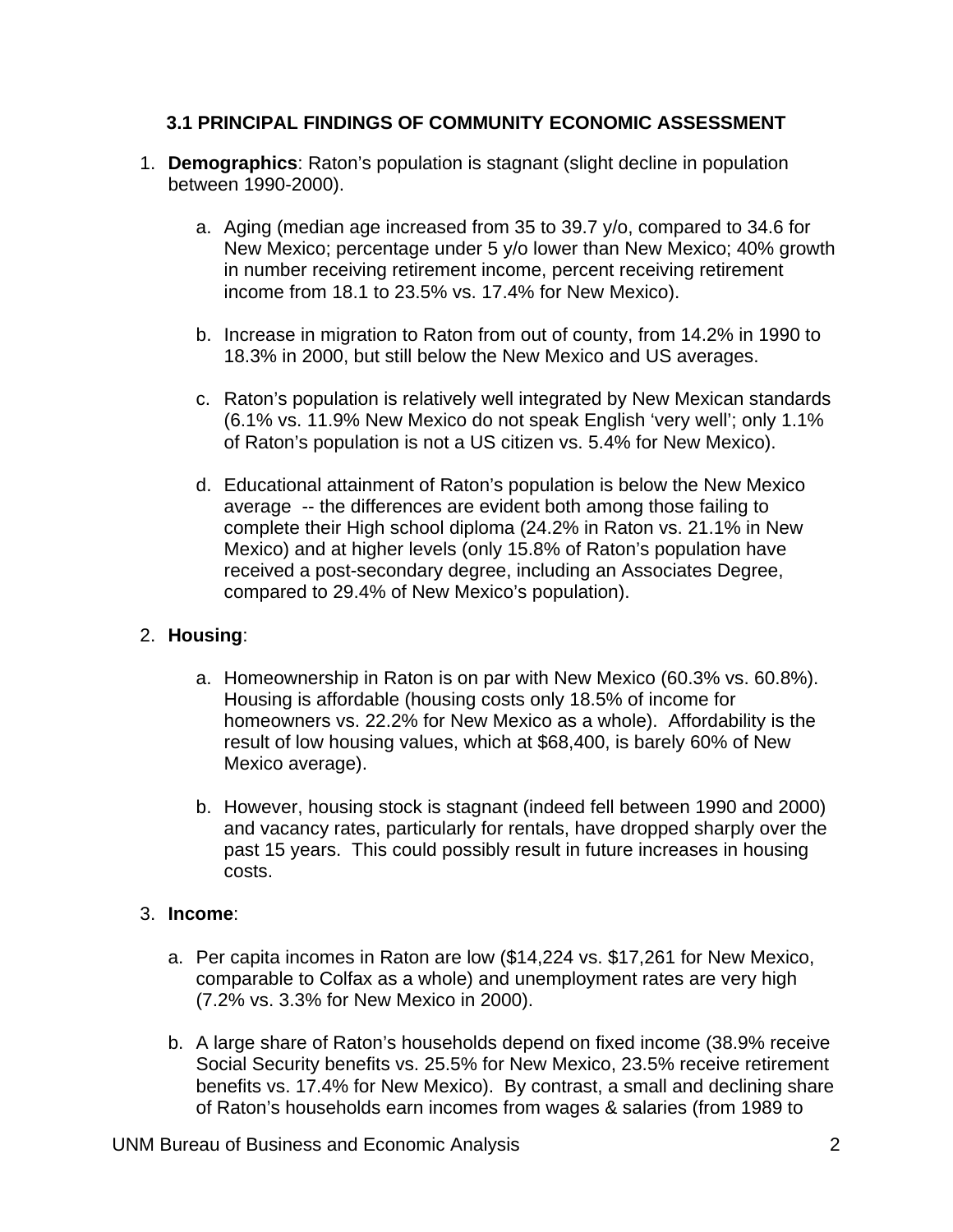1999, the share fell from 72.3% to 67.6% in 1999; by comparison, as of 1999, 79.5% of New Mexican households received incomes from wage & salaries.)

- c. Compared to New Mexico as a whole, a higher proportion of Raton's households earn mid-level incomes while fewer earn higher incomes (share that earn between \$10,000 and \$50,000 is 66.8% in Raton, compared to 55.7% in New Mexico; while 19.9% earn more than \$50,000 in Raton, compared to 31.9% for the state as a whole. NOTE: this is typical for midsized communities because higher earnings and costs of living in Albuquerque and Santa Fe.)
- d. Poverty rates are on par with state (14.8%). However, the incidence of poverty among children is much higher than state average (42.4% of households with children less than 5 y/o compared 22.4% for New Mexico as a whole; and 14.1% for US). Female headed households are particularly inflicted by poverty in Raton.
- 4. **Raton economy**: overall, Raton has a strong surplus in taxable gross receipts, providing for solid town finances.
	- a. Market area: Raton belongs to the Trinidad Wal-Mart market area; margins for expanding markets for 'low-order' goods (goods and services of lower value that are purchased more frequently) are south to Springer; southwest to Cimarron; and east to Des Moines and Grenville.
	- b. Strengths in Raton's economy are associated with the town's status as the Seat for Colfax County, a regional service center, and its location along I25. This is evidenced by:
		- i. High industry location quotients (LQ) for public administration (1.15 re Colfax County and 1.25 re New Mexico); Health care & social assistance (1.18 re: Colfax County); 'other services' (1.28 re: Colfax County); and high occupational locational quotients for healthcare occupations (1.26 re Colfax County) and protective services (police, fire, etc; 1.27 re Colfax County).
		- ii. Raton's wholesale sector is relatively strong due to its role as a regional center and its location along I-25 (LQ industry 1.31 re Colfax) (though weak in Bernilillo County-dominated state economy).
		- iii. Accommodations (hotels & motels) and gasoline stations pulled more than \$8.0 million into Raton, accounting for more than 90% of the net inflow of receipts into the town's economy.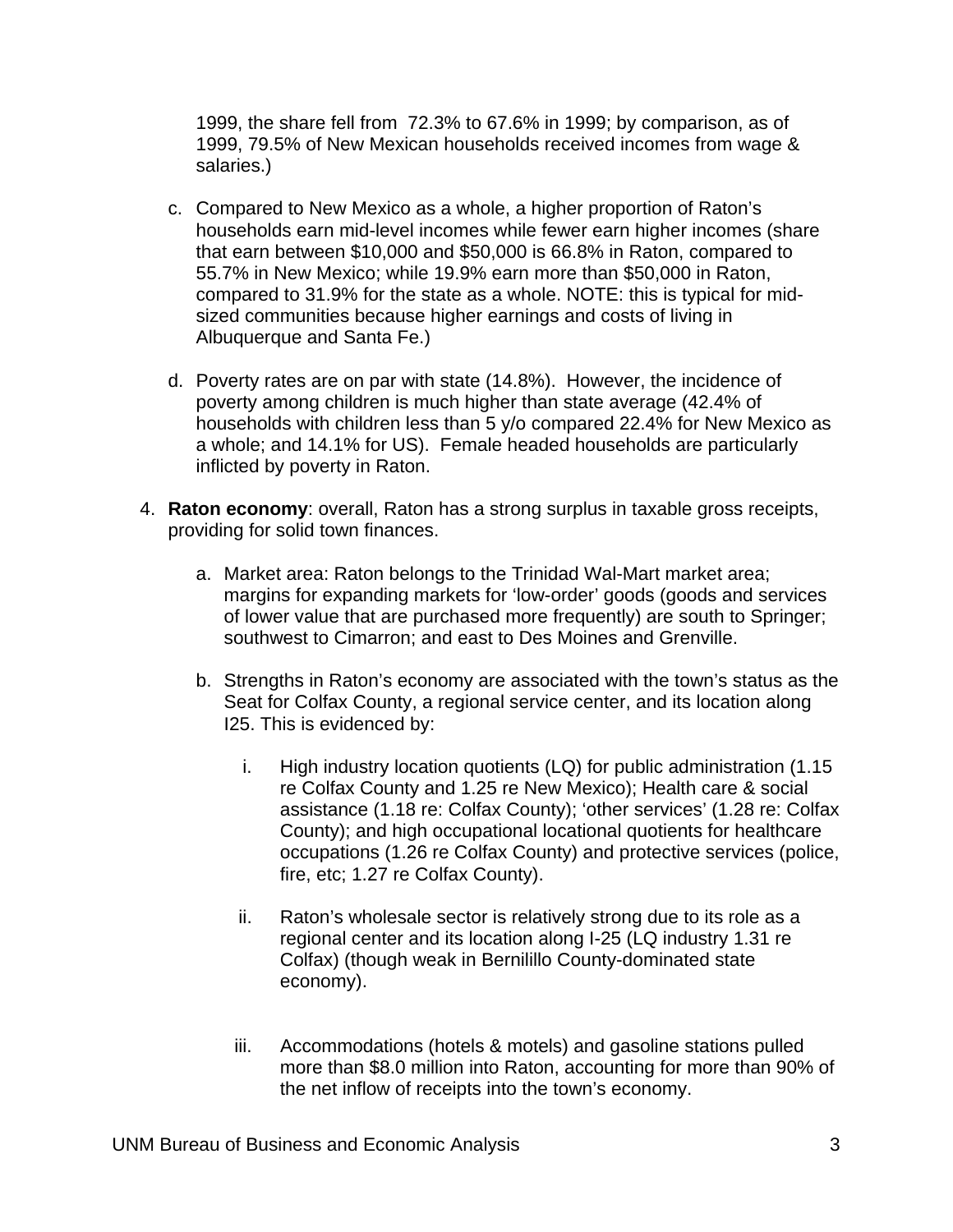- iv. Given the proximity of a Wal-Mart Supercenter in Trinidad, Colorado, receipts for miscellaneous retail (including department stores) are remarkably strong (negative, but not overly so), and are more than offset by strengths in other retail sectors.
- c. Weaknesses in Raton's economy are most notable among various amenity sectors, and there are opportunities here.
	- i. Real receipts for food services & drinking establishments fell by more than one-quarter between 1989 and 2002, and now account for about \$375,000 in lost receipts (leakages). This is surprising given the strength of the town's location along I-25 and corresponding strength of the accommodations sector. This represents a significant opportunity.
	- ii. Arts & entertainment are not captured in gross receipts tables, but data from location quotients for employment by industry and occupation indicate that Raton is in a strongly negative position.

#### 5. **MainStreet**:

- a. Approximately 20% of all Raton business and 13% of the town's employment is located in the MS service area. Between 1995-2002 the share of Raton businesses and employment downtown declined slightly. (It is common for downtown businesses to feature below average employment, as larger businesses tend to locate on lower-cost land outside the town center).
- b. Composition of businesses in downtown Raton is well-balanced and tends to feature many the higher-level services (finance, insurance and real estate [F.I.R.E.], administration, professional and educational services). This provides a solid foundation for development of the MainStreet area. Significantly, between 1995-2004, the sectors that experienced the greatest growth in downtown employment and business formation.
- c. However, hospitality businesses (accommodations, food services and drinking establishments, arts & entertainment) fared poorly downtown during the period 1989-2002, and are almost gone from the downtown area. Between 1989 and 2002, the number of jobs in hospitality fell from 142 to only 12.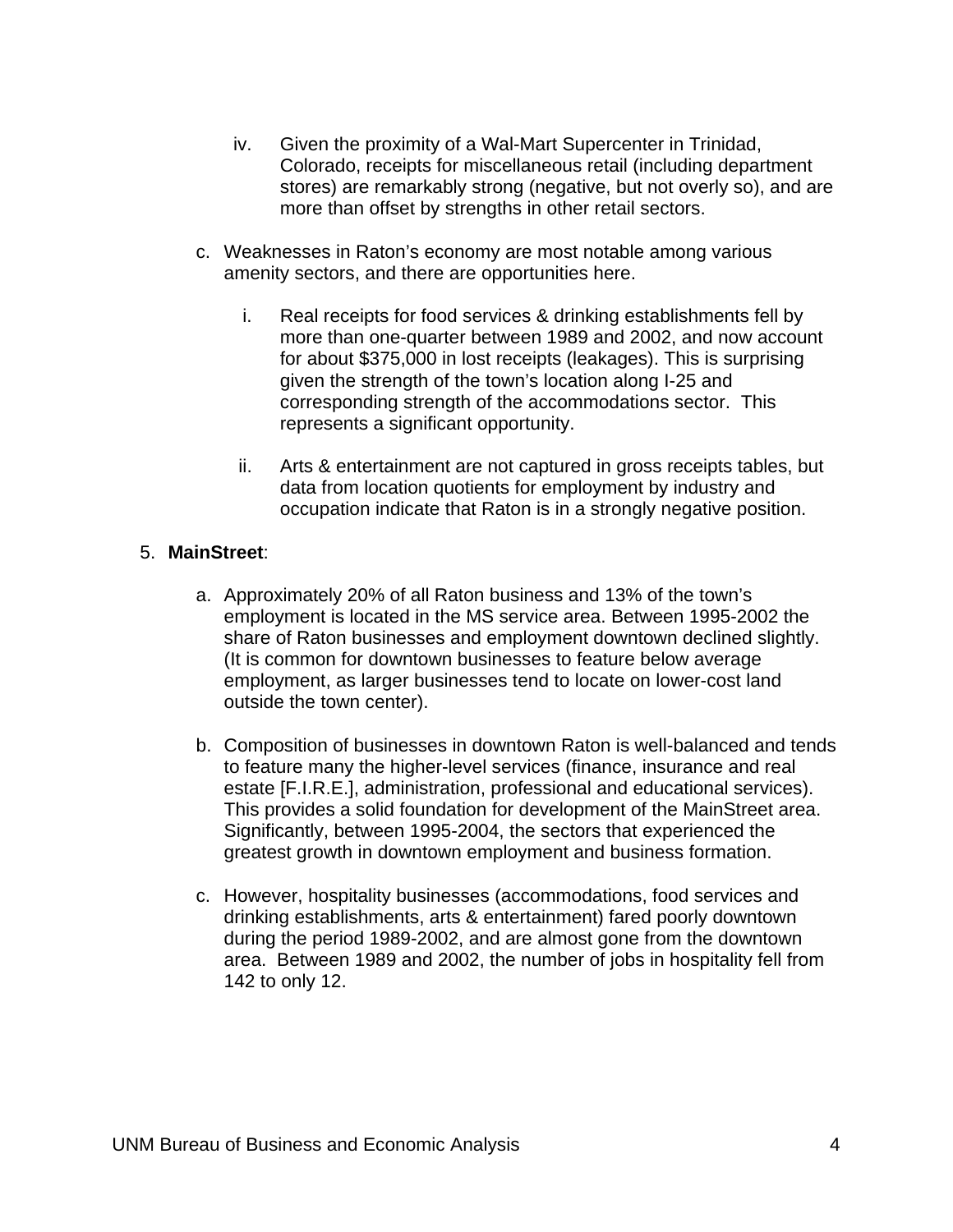#### 6. **Recommendations**:

- a. Challenges facing Raton as a whole are structural a stagnant and aging population; a large 'marginalized population' (high unemployment, child in poverty, relatively large population lacking even a high school education); and the loss of jobs in high-value mining sector. Raton's economy has been somewhat buoyed by an in-migration of an older population that brings retirement incomes and that demands housing and other services. A concerted, long-term strategy is needed to revive the economy. This strategy must reverse the loss of the highly-productive 20-50 y/o population cohort; increase the number of workers with a post-secondary education; and create a number of higher-paying jobs.
- b. Efforts of MainStreet in promoting the revitalization of downtown must play a central role in the growth of Raton's economy. On the one hand, many of the strengths of Raton's economy are found downtown, including the presence of high-value finance, insurance, real estate, administration, professional services. On the other hand, many of most obvious weakness in Raton's economy are evident in the loss of downtown businesses, particularly among amenities such food services and drinking establishments; arts and entertainment.
- c. Revitalization of Raton's downtown, in part, should emphasize the development of amenity-based businesses such as restaurants and drinking establishments, and arts and entertainment venues. These business should draw upon and integrate three distinct markets:
	- i. Raton residents who otherwise visit downtown only for professional and administrative services;
	- **ii.** Regional residents who visit Raton for various retail and professional services, whether located downtown or in Raton's southern end;
	- **iii.** Travelers along I-25 who stop for services and accommodations in Raton but who appear to not avail themselves of other services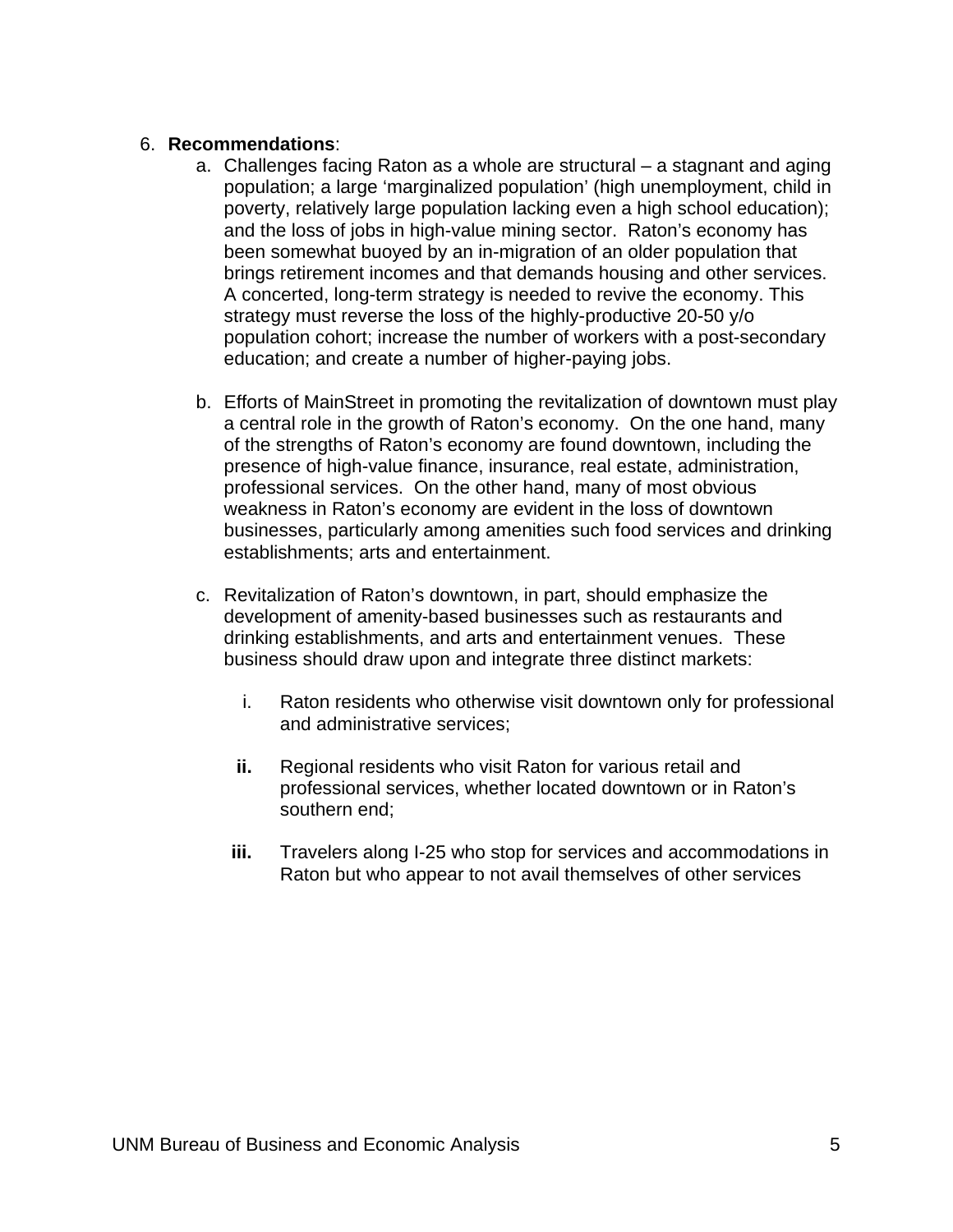#### **3.2 EXPLANATION OF TABLES**

#### <span id="page-8-0"></span>**Selected Demographic, Economic and Housing Characteristics**

Source: US Census Bureau, 1990 & 2000 Decennial Census.

Data is provided for your community, county and the State of New Mexico for the years 1990 and 2000. For the city and county values are given in absolute terms and in percentages. For the State of New Mexico, only percentages are provided, for the purposes of comparison.

#### **Taxable Gross Receipts and Pull Factors**

Source: New Mexico Taxation and Revenue Department; calculations by UNM/BBER.

Data is provided for the years 1989 and 2002. Using two years of data allows for historical comparison (comparative static analysis). The years 1989 and 2002 are used to ensure comparability -- beginning in 2003, accounting methods used by NMTRD were changed, resulting initially in significant problems of reliability and later in discrepancies in comparability. Gross Receipts data is problematic and should be considered only as a general indicator.

- The data does not specifically account for the value of the products sold; rather data is categorized according to the type of business; i.e. sales of food from gasoline convenience stores are included in gasoline stations; groceries sold at Wal-Mart are included in Misc Retailers.
- Businesses are self-categorized, and sometimes inaccurate.
- Not all products are taxable as gross receipts in New Mexico; a notable example is gasoline.

A 'pull factor' indicates the capacity of an industrial sector (including services, retail, and so on) to draw revenues into the local economy. A value of 100% is the break-even point – values greater than 100% indicate that the business sector is drawing revenues into the local economy (more money is spent in the economy by those whose income is earned outside the community and money is spent by locals outside the community), whereas values less than 100% indicate that the sector is leaking money to other communities.

The Net Gain/Loss derives from the Pull Factors. It is calculated as the difference between actual gross receipts and the 'expected value' of gross receipts (i.e. that which would be associated with a pull factor of 100%. The values are in nominal terms, meaning that they are NOT adjusted for inflation.

Change (1989-2002) indicates the changing performance of industry, adjusted for price inflation. The column TGR Real shows the change in Taxable Gross Receipts adjusted inflation; the value is in 2002 dollars. Similarly, Real Gain/Loss shows the improvement or deterioration of the industry, again adjusted for inflation and displayed in 2002 dollars. The Pull Factor column shows the percentage change in the Pull Factor, again adjusted for inflation.

UNM Bureau of Business and Economic Analysis 6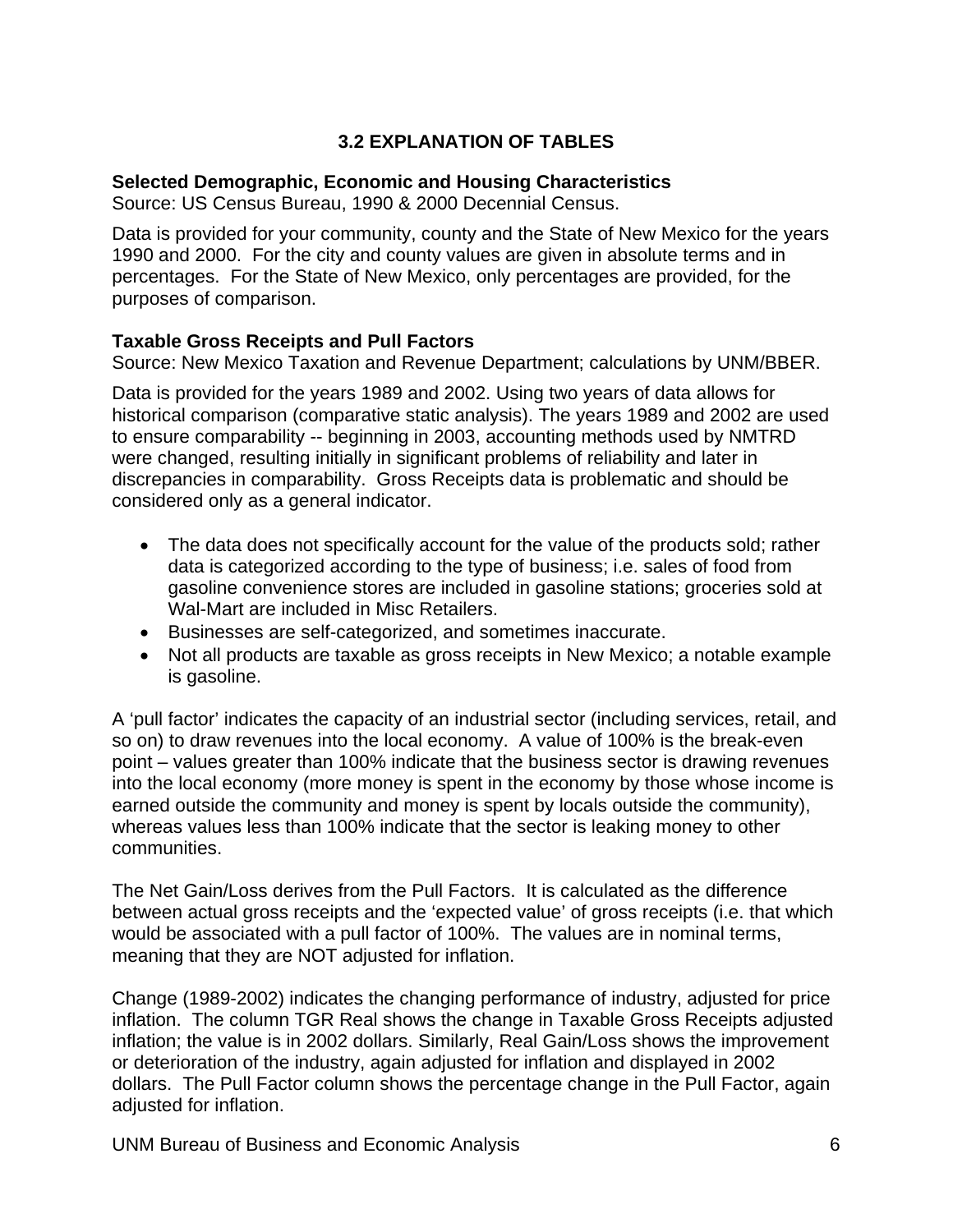Note that it is natural that not all sectors will have a positive balance – every economy has its strengths and weaknesses. From a policy perspective, policies that reduce leakages and that exploit strengths are both valid. The decision is a practical one – should energies be spent plugging holes or exploiting existing strengths.

#### **Businesses by Industry, In MainStreet Service Area, 1995 and 2004**

Source: NM Department of Labor, ES-202 (Covered Employment Statistics), 1995 and 2004; calculations by UNM/BBER.

For Las Vegas, Raton and Gallup, tables are included that compare businesses located in the MS service with businesses located in other parts of the city. The columns labeled 'MS' refer to businesses and employment located within the boundaries of the MainStreet service area; the columns labeled 'outside' refer to businesses located within the city but outside the MS service area. The column '%' is the share of all businesses or employment that is located in the MS area.

#### **Location Quotients**

Source: Census 2000 Summary File 3 (SF3) – Sample Data; calculations by UNM/BBER.

A location quotient indicates the relative concentration of employment by industry, occupations and types of business ownership in a given community, county or region. The measures are relative to that of a 'Base Geography'. A location quotient is calculated as the ratio of local employment in a given industry, occupation or ownership type to total employment, in relation to the same ratio for the Base Geography. Thus, a value of 1.00 indicates that employment for a given industry, occupation or type of business ownership compared to total employment in the economy is in exact proportion to that of the Base Geography. Values greater than 1.00 indicate that the industry, occupation or ownership is more than proportionate to that of the Base Geography; a value less than 1.00 indicates the opposite.

NOTE: Charts of location quotients are scaled to a value of 0, where this base indicates that employment for a given industry is the same proportion as the base geography. This is done for presentational purposes.

The location quotient can be used to indicate the structure or 'role' of a local economy within its larger geography. This applies equally to the role of a town's economy within the county, region or state; a county's economy within the State; or a region's (multiple counties) economy within the State. As with Pull Factors, a location quotient helps to define the relative strengths and weaknesses of a local economy, measured in this case in terms of industrial, occupational and ownership structures. Again, as with Pull Factors, this information can lead to policies that aim to strengthen weaknesses or exploit strengths; the decision is again one of practicality and strategy rather than theory.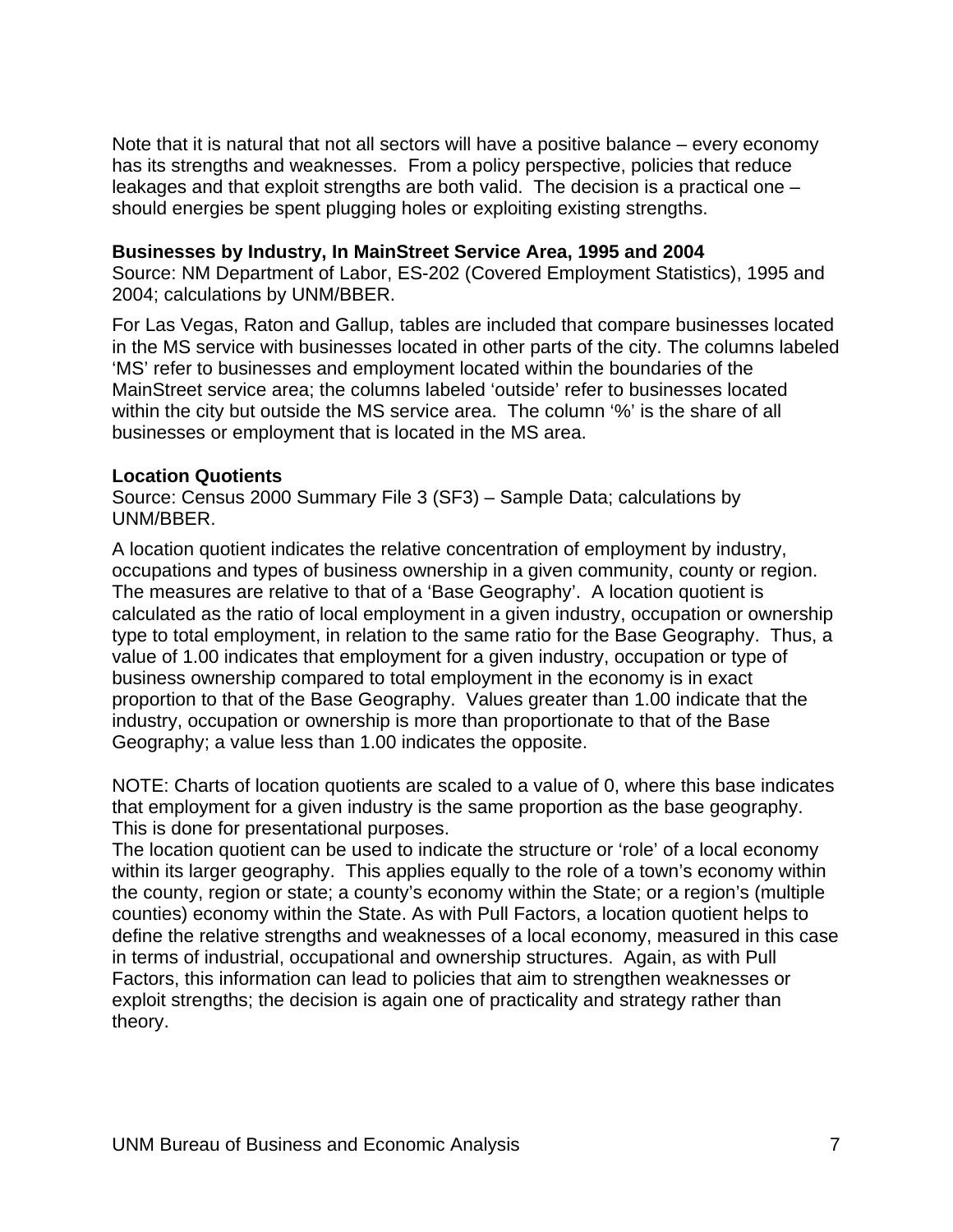#### **Market Area**

The market area analysis chart assigns communities to market areas according to proximity to lower-order goods – I.e. goods and services of lesser value that are purchased more frequently than higher order goods. In contrast to the first chart, the purpose of this chart is to assign communities in Northeastern New Mexico to regional centers that may or may not provide higher order goods and services associated with Wal-Mart stores. An application of this chart is to understand market relations among the four MainStreet communities in Northeastern New Mexico – Las Vegas, Raton, Springer and Raton.

#### **Principal Consumer Clusters**

Source: ESRI, *Community Tapestry*. 2006.

In generating principal consumer clusters, all U.S. communities, defined according to 5 digit zip codes, are analyzed and sorted according to 60 attributes, including income, source of income, employment, home value, housing type, occupation, education, household composition, age, and other key determinants of consumer behavior. Communities with similar attributes are clustered into 65 segments, with share consumer characteristics. A community may be comprised of two, three or more segments. This technique, known as geo-demographic cluster analysis, is useful in describing consumer patterns in specific communities. Data sources include the 2000 Decennial Census, proprietary ESRI's 2005 demographic updates, the Acxiom InfoBase consumer database, the Mediamark Research Inc. national consumer survey, and other sources.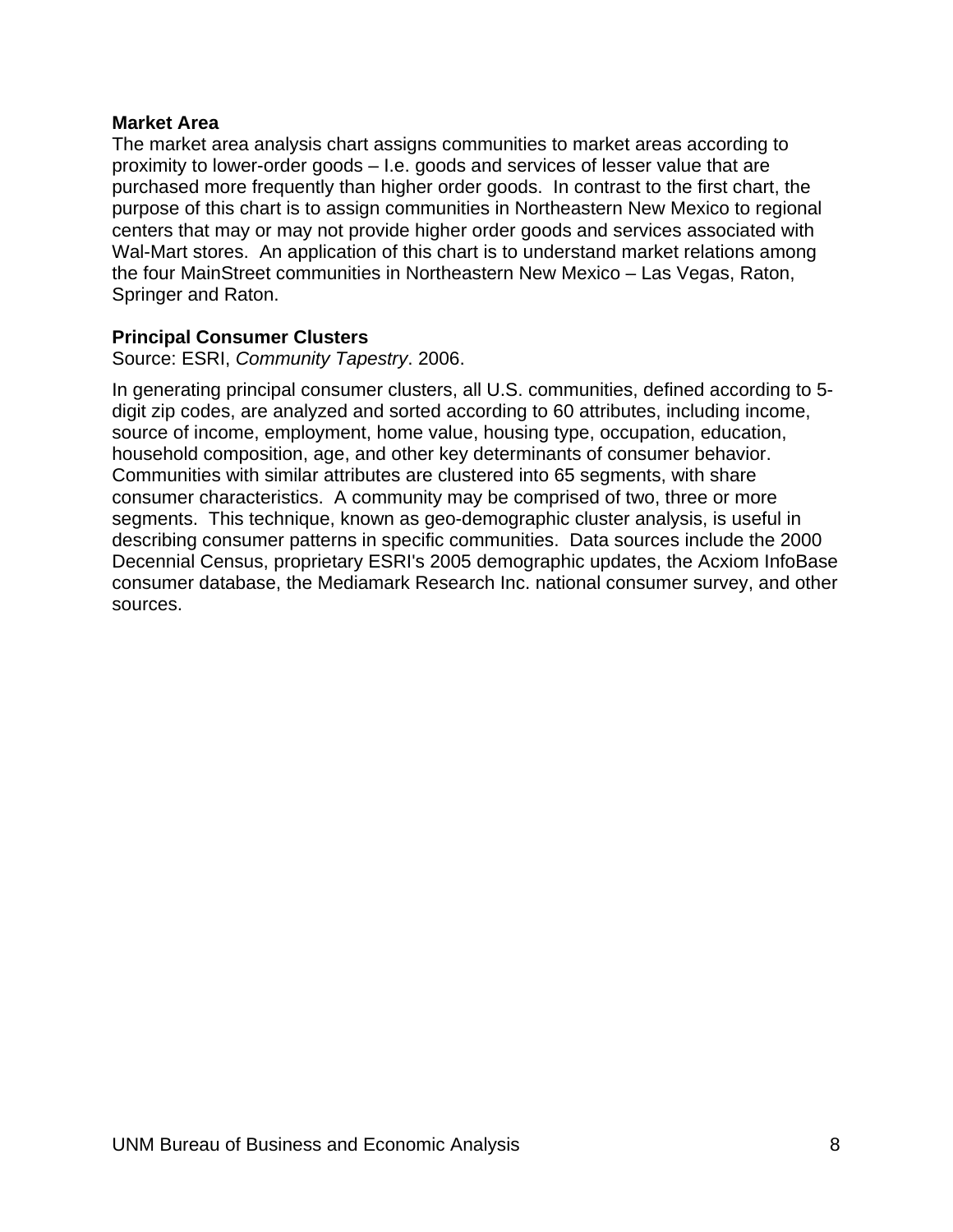## <span id="page-11-0"></span>**3.3 TABLES AND FIGURES**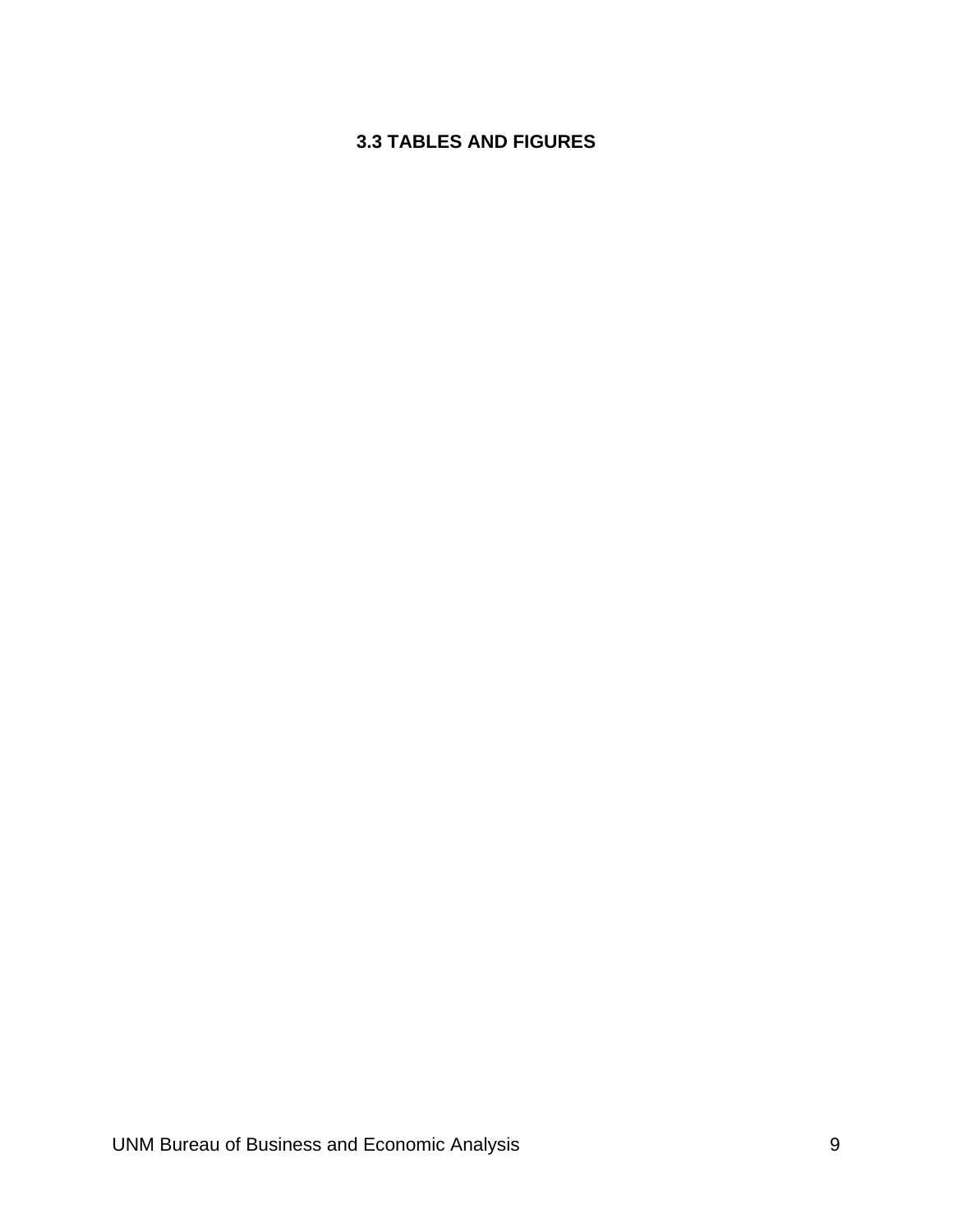## **RATON: SUMMARY OF DEMOGRAPHIC, ECONOMIC AND HOUSING CHARACTERISTICS**

<span id="page-12-0"></span>

| <b>Raton</b>                                                      | 1990     | 2000     | <b>NM 2000</b> |
|-------------------------------------------------------------------|----------|----------|----------------|
| <b>Population</b>                                                 |          |          |                |
| Total population                                                  | 7,372    | 7,282    | 1,819,046      |
| Median Age (yrs)                                                  | 35.0     | 39.7     | 34.6           |
| Average household size (persons)                                  | 2.5      | 2.4      | 2.63           |
| <b>Race &amp; Ethnicity</b>                                       |          |          |                |
| White                                                             | 81.1%    | 78.0%    | 44.7%          |
| <b>Black or African American</b>                                  | 0.3%     | 0.2%     | 1.6%           |
| American Indian and Alaska Native                                 | 0.5%     | 1.6%     | 8.9%           |
| Hispanic or Latino (of any race)                                  | 53.4%    | 57.0%    | 42.1%          |
| Speak English less than "very well" (5 yrs and older)             | 8.8%     | 6.1%     | 11.9%          |
| Not a U.S. citizen                                                | 0.5%     | 1.1%     | 5.4%           |
| <b>Education</b>                                                  |          |          |                |
| Educational Attainment: Less than High School                     | 30.0%    | 24.2%    | 21.1%          |
| Educational Attainment: HS graduate; and some college             | 53.1%    | 60.0%    | 49.5%          |
| Educational Attainment: Associate, Bachelor's, or graduate degree | 16.9%    | 15.8%    | 29.4%          |
| <b>Housing</b>                                                    |          |          |                |
| Owner-occupied housing units                                      | 58.5%    | 60.3%    | 60.8%          |
| Median value (dollars)                                            | \$45,500 | \$68,400 | \$108,100      |
| <b>Income</b>                                                     |          |          |                |
| Real per capita income (1999 dollars)                             | \$12,984 | \$14,223 | \$17,261       |
| Median household income (1999 dollars)                            | \$20,246 | \$27,028 | \$34,133       |
| Households with retirement income                                 | 18.1%    | 23.5%    | 17.4%          |
| <b>Poverty</b>                                                    |          |          |                |
| Families below poverty level                                      | 7.6%     | 14.8%    | 14.5%          |
| Female head, no husband present, below poverty level              | 21.3%    | 36.8%    | 34.1%          |
| Female head, no husband present, with children under 5 yrs, below | 75.0%    | 53.7%    | 58.4%          |
| Labor                                                             |          |          |                |
| Unemployment rate                                                 | 8.8%     | 7.2%     | 3.3%           |
| Private wage and salary workers                                   | 65.5%    | 65.1%    | 66.4%          |
| Government workers                                                | 25.7%    | 26.6%    | 22.7%          |
| Self-employed workers in own not incorporated business            | 7.7%     | 7.5%     | 11.7%          |
| Source: US Census Bureau, 1990 and 2000 Decennial Census.         |          |          |                |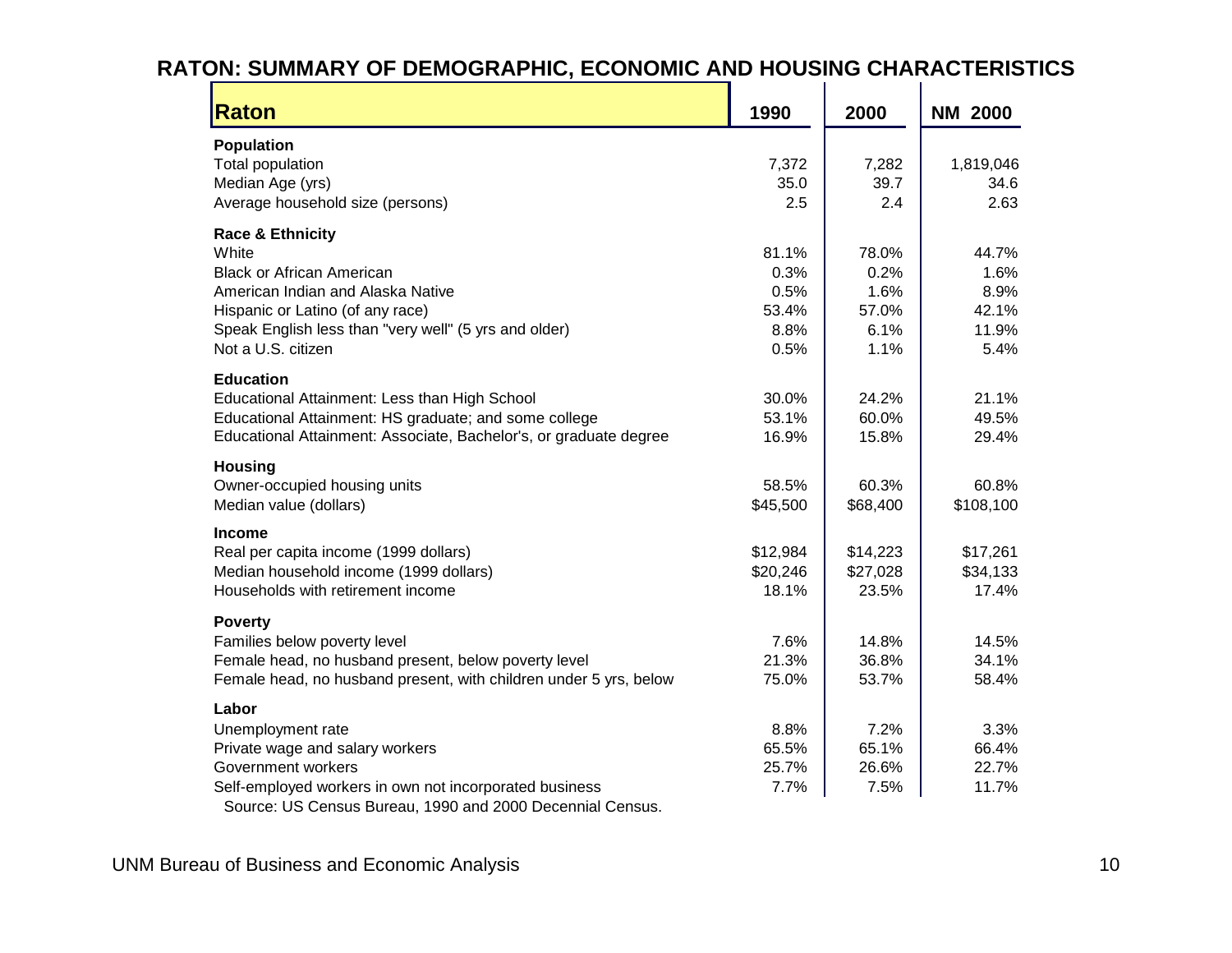## **RATON: SELECTED DEMOGRAPHIC, ECONOMIC AND HOUSING CHARACTERISTICS**

| Raton                                                                      | 1990   |       | 2000     |       | <b>NM 2000</b> |
|----------------------------------------------------------------------------|--------|-------|----------|-------|----------------|
| SELECTED SOCIAL & DEMOGRAPHIC CHARACTERISTICS<br><b>Population</b>         |        |       |          |       |                |
| Total population                                                           | 7,372  |       | 7,282    |       | 1,819,046      |
| Median Age (yrs)                                                           | 35.0   |       | 39.7     |       |                |
| Under 5 yrs                                                                | 533    | 7.2%  | 474      | 6.5%  | 7.1%           |
| 18 yrs and over                                                            | 5,300  | 71.9% | 5,455    | 74.9% | 72.1%          |
| 65 yrs and over                                                            | 1,340  | 18.2% | 1,337    | 18.4% | 11.7%          |
| Average household size                                                     | 2.5    |       | 2.4      |       | 2.63           |
| <b>Race &amp; Ethnicity</b>                                                |        |       |          |       |                |
| White                                                                      | 5,978  | 81.1% | 5,683    | 78.0% | 44.7%          |
| <b>Black or African American</b>                                           | 22     | 0.3%  | 17       | 0.2%  | 1.6%           |
| American Indian and Alaska Native                                          | 37     | 0.5%  | 116      | 1.6%  | 8.9%           |
| Hispanic or Latino (of any race)                                           | 3,935  | 53.4% | 4,148    | 57.0% | 42.1%          |
| Speak Spanish at home; English less than "very well" (5 yrs+)              | 604    | 8.2%  | 376      | 5.6%  | 9.4%           |
| Speak other than English or Spanish at home; English less than "very well" | 44     | 0.6%  | 35       | 0.5%  | 2.5%           |
| Not a U.S. citizen                                                         | 36     | 0.5%  | 77       | 1.1%  | 5.4%           |
| <b>Education</b>                                                           |        |       |          |       |                |
| Educational Attainment: Less than High School                              | 1,436  | 30.0% | 1,147    | 24.2% | 21.1%          |
| Educational Attainment: HS graduate; and some college                      | 2,542  | 53.1% | 2,850    | 60.0% | 49.5%          |
| Educational Attainment: Associate, Bachelor's, or graduate degree          | 811    | 16.9% | 752      | 15.8% | 29.4%          |
| <b>Mobility</b>                                                            |        |       |          |       |                |
| Moved to new house since 1985/1995 (5 yrs and over)                        | 2,953  | 43.2% | 2,805    | 41.7% | 45.6%          |
| New to County since 1985/1995 (5 yrs and over)                             | 972    | 14.2% | 1,230    | 18.3% | 19.6%          |
| <b>HOUSING CHARACTERISTICS</b>                                             |        |       |          |       |                |
| Total housing units                                                        | 3,502  |       | 3,472    |       | 780,579        |
| Occupied: Owner-occupied housing units                                     | 2,049  | 58.5% | 2,095    | 60.3% | 60.8%          |
| Occupied: Renter-occupied housing units                                    | 832    | 23.8% | 940      | 27.1% | 26.1%          |
| Vacant housing units                                                       | 621    | 17.7% | 437      | 12.6% | 13.1%          |
| Median value (dollars)                                                     | 45,500 |       | \$68,400 |       | \$108,100      |
| Median costs of homeownership, with a mortgage (\$)                        | \$485  |       | \$604    |       | \$929          |
| Median costs of homeownership, with mortgage, as % of household            | 19.8%  |       | 18.5%    |       | 22.2%          |
|                                                                            |        |       |          |       |                |

Source: US Census Bureau, 1990 and 2000 Decennial Census.

<span id="page-13-0"></span>UNM Bureau of Business and Economic Analysis 11 and 2008 11 and 2009 11 and 2009 12 and 2009 12 and 2009 12 and 2009 12 and 2009 12 and 2009 12 and 2009 12 and 2009 12 and 2009 12 and 2009 12 and 2009 12 and 2009 12 and 20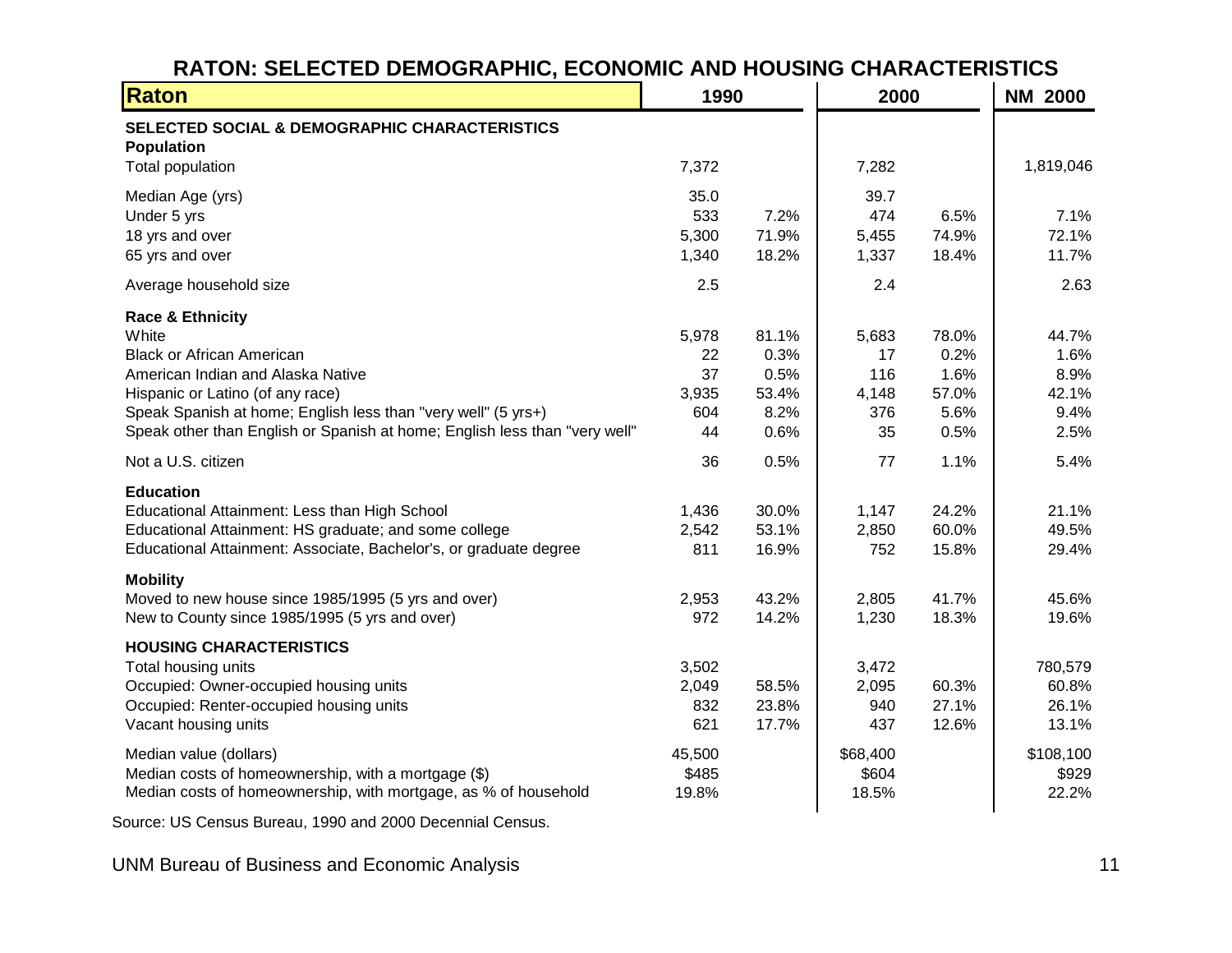## **RATON: SELECTED DEMOGRAPHIC, ECONOMIC AND HOUSING CHARACTERISTICS**

| <b>Raton</b>                                                                                                                                                                                    |                              | 1990                            |                              | 2000                            |                                 |  |
|-------------------------------------------------------------------------------------------------------------------------------------------------------------------------------------------------|------------------------------|---------------------------------|------------------------------|---------------------------------|---------------------------------|--|
| <b>ECONOMIC CHARACTERISTICS</b><br>Real per capita income (1999 dollars)                                                                                                                        | \$12,984                     |                                 | \$14,223                     |                                 | \$17,261                        |  |
| Median household income in 1989/1999 (dollars)                                                                                                                                                  | \$20,246                     |                                 | \$27,028                     |                                 | \$34,133                        |  |
| Households with earnings<br>Households with Social Security income<br>Households with public assistance income<br>Households with retirement income                                             | 2,068<br>1,074<br>220<br>517 | 72.3%<br>37.5%<br>7.7%<br>18.1% | 2,048<br>1,179<br>158<br>712 | 67.6%<br>38.9%<br>5.2%<br>23.5% | 79.5%<br>25.5%<br>4.7%<br>17.4% |  |
| <b>Poverty</b><br>Families below poverty level<br>Families with children under 18 yrs below poverty level<br>Families with children under 5 yrs below poverty level                             | 155<br>72<br>65              | 7.6%<br>28.9%<br>38.5%          | 296<br>43<br>84              | 14.8%<br>27.6%<br>42.4%         | 14.5%<br>29.7%<br>22.4%         |  |
| Female head, no husband present, below poverty level<br>Female head, no husband present, with children under 5 yrs, below<br>Female head, no husband present, with children under 18 yrs, below | 67<br>36<br>26               | 21.3%<br>75.0%<br>68.4%         | 143<br>22<br>55              | 36.8%<br>53.7%<br>100.0%        | 34.1%<br>58.4%<br>49.5%         |  |
| Individuals below poverty level                                                                                                                                                                 | 1,488                        | 20.2%                           | 1,228                        | 17.1%                           | 18.1%                           |  |
| <b>LABOR CHARACTERISTICS</b><br>Labor force (with % of population 16 yrs and over)<br>Unemployed                                                                                                | 2,800<br>246                 | 35.1%<br>8.8%                   | 3,110<br>224                 | 55.3%<br>7.2%                   | 61.8%<br>3.3%                   |  |
| <b>Class of Worker</b><br>Private wage and salary workers<br>Government workers<br>Self-employed workers in own not incorporated business<br>Unpaid family workers                              | 1,865<br>732<br>219<br>30    | 65.5%<br>25.7%<br>7.7%<br>1.1%  | 1,876<br>765<br>216<br>24    | 65.1%<br>26.6%<br>7.5%<br>0.8%  | 66.4%<br>22.7%<br>11.7%<br>0.4% |  |

<span id="page-14-0"></span>Source: US Census Bureau, 1990 and 2000 Decennial Census.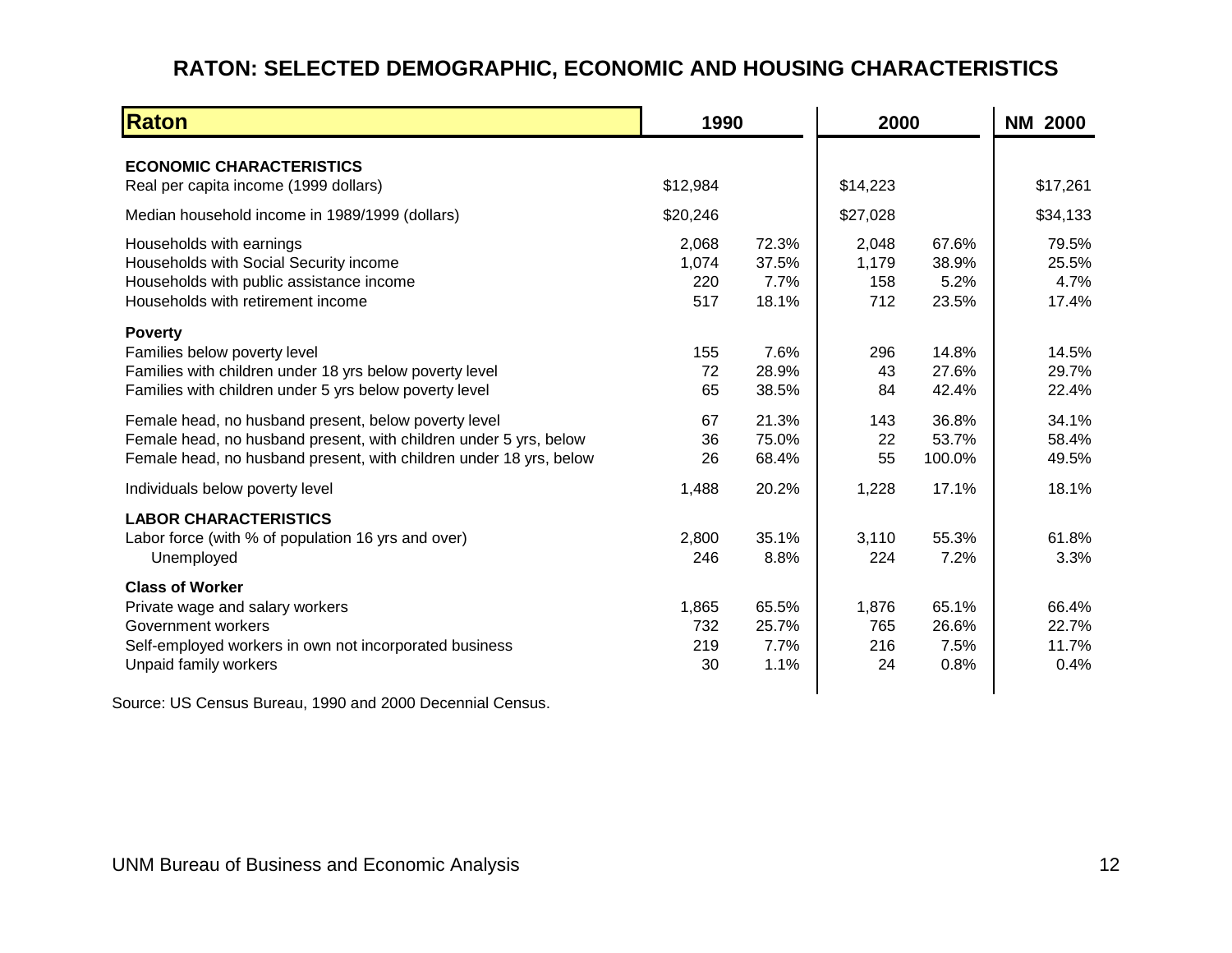## **COLFAX COUNTY: SELECTED DEMOGRAPHIC, ECONOMIC AND HOUSING CHARACTERISTICS**

| <b>Colfax County</b>                                                                                                                                                                                                                                                                             | 1990                                     |                                                | 2000                                      | <b>NM 2000</b>                                 |                                                |
|--------------------------------------------------------------------------------------------------------------------------------------------------------------------------------------------------------------------------------------------------------------------------------------------------|------------------------------------------|------------------------------------------------|-------------------------------------------|------------------------------------------------|------------------------------------------------|
| SELECTED SOCIAL & DEMOGRAPHIC CHARACTERISTICS<br><b>Population</b><br>Total population                                                                                                                                                                                                           | 12,925                                   |                                                | 14,189                                    |                                                | 1,819,046                                      |
| Median Age (yrs)<br>Under 5 yrs<br>18 yrs and over<br>65 yrs and over                                                                                                                                                                                                                            | 37.0<br>902<br>9,226<br>2,101            | 7.0%<br>71.4%<br>16.3%                         | 40.8<br>767<br>10,627<br>2,401            | 5.4%<br>74.9%<br>16.9%                         | 7.1%<br>72.1%<br>11.7%                         |
| Average household size                                                                                                                                                                                                                                                                           | 2.5                                      |                                                | 2.4                                       |                                                | 2.63                                           |
| <b>Race &amp; Ethnicity</b><br>White<br><b>Black or African American</b><br>American Indian and Alaska Native<br>Hispanic or Latino (of any race)<br>Speak Spanish at home; English less than "very well" (5 yrs+)<br>Speak other than English or Spanish at home; English less than "very well" | 10,697<br>44<br>95<br>6,190<br>782<br>57 | 82.8%<br>0.3%<br>0.7%<br>47.9%<br>6.1%<br>0.5% | 11,564<br>45<br>209<br>6,739<br>692<br>56 | 81.5%<br>0.3%<br>1.5%<br>47.5%<br>5.2%<br>0.4% | 44.7%<br>1.6%<br>8.9%<br>42.1%<br>9.4%<br>2.5% |
| Not a U.S. citizen                                                                                                                                                                                                                                                                               | 72                                       | 0.6%                                           | 187                                       | 1.3%                                           | 5.4%                                           |
| <b>Education</b><br>Educational Attainment: Less than High School<br>Educational Attainment: HS graduate; and some college<br>Educational Attainment: Associate, Bachelor's, or graduate degree                                                                                                  | 2,407<br>4,314<br>1,608                  | 28.9%<br>51.8%<br>19.3%                        | 1,828<br>5,350<br>2,340                   | 19.2%<br>56.2%<br>24.6%                        | 21.1%<br>49.5%<br>29.4%                        |
| <b>Mobility</b><br>Moved to new house since 1985/1995 (5 yrs and over)<br>New to County since 1985/1995 (5 yrs and over)                                                                                                                                                                         | 5,374<br>2,298                           | 44.7%<br>19.1%                                 | 5,700<br>3,028                            | 42.5%<br>22.6%                                 | 45.6%<br>19.6%                                 |
| <b>HOUSING CHARACTERISTICS</b><br>Total housing units<br>Occupied: Owner-occupied housing units<br>Occupied: Renter-occupied housing units<br>Vacant housing units                                                                                                                               | 8,265<br>3,500<br>1,459<br>3,306         | 42.3%<br>17.7%<br>40.0%                        | 8,959<br>4,224<br>1,597<br>3,138          | 47.1%<br>17.8%<br>35.0%                        | 780,579<br>60.8%<br>26.1%<br>13.1%             |
| Median value (dollars)<br>Median costs of homeownership, with a mortgage (\$)<br>Median costs of homeownership, with mortgage, as % of household                                                                                                                                                 | 47,100<br>\$499<br>20.7%                 |                                                | \$76,600<br>\$693<br>20.6%                |                                                | \$108,100<br>\$929<br>22.2%                    |

Source: US Census Bureau, 1990 and 2000 Decennial Census.

<span id="page-15-0"></span>UNM Bureau of Business and Economic Analysis 13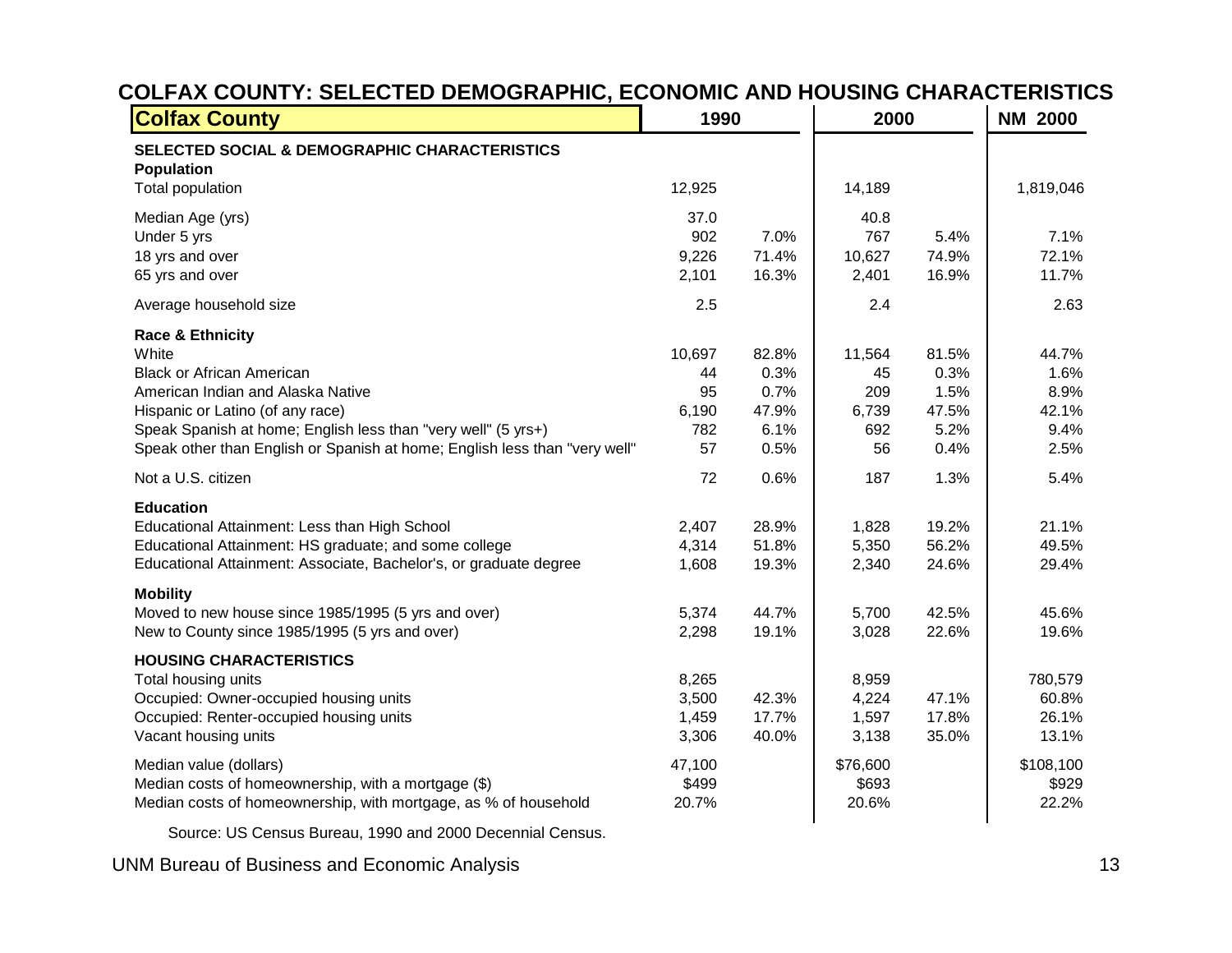## <span id="page-16-1"></span>**COLFAX COUNTY: SELECTED DEMOGRAPHIC, ECONOMIC AND HOUSING CHARACTERISTICS CONTINUED**

| <b>Colfax County</b>                                                                                                                                                                            |                              | 1990                            |                                | 2000                            |                                 |  |
|-------------------------------------------------------------------------------------------------------------------------------------------------------------------------------------------------|------------------------------|---------------------------------|--------------------------------|---------------------------------|---------------------------------|--|
| <b>ECONOMIC CHARACTERISTICS</b><br>Real per capita income (1999 dollars)                                                                                                                        | \$13,538                     |                                 | \$16,418                       |                                 | \$17,261                        |  |
| Median household income in 1989/1999 (dollars)                                                                                                                                                  | \$20,800                     |                                 | \$30,744                       |                                 | \$34,133                        |  |
| Households with earnings<br>Households with Social Security income<br>Households with public assistance income<br>Households with retirement income                                             | 3,762<br>1,687<br>423<br>841 | 75.8%<br>34.0%<br>8.5%<br>17.0% | 4,244<br>2,047<br>244<br>1,338 | 73.2%<br>35.3%<br>4.2%<br>23.1% | 79.5%<br>25.5%<br>4.7%<br>17.4% |  |
| <b>Poverty</b><br>Families below poverty level<br>Families with children under 18 yrs below poverty level<br>Families with children under 5 yrs below poverty level                             | 245<br>116<br>125            | 6.9%<br>28.7%<br>36.0%          | 479<br>65<br>103               | 12.0%<br>23.8%<br>34.0%         | 14.5%<br>29.7%<br>22.4%         |  |
| Female head, no husband present, below poverty level<br>Female head, no husband present, with children under 5 yrs, below<br>Female head, no husband present, with children under 18 yrs, below | 90<br>53<br>41               | 18.4%<br>81.5%<br>66.1%         | 205<br>30<br>61                | 34.6%<br>53.6%<br>84.7%         | 34.1%<br>58.4%<br>49.5%         |  |
| Individuals below poverty level                                                                                                                                                                 | 2,321                        | 18.0%                           | 2,039                          | 14.4%                           | 18.1%                           |  |
| <b>LABOR CHARACTERISTICS</b><br>Labor force (with % of population 16 yrs and over)<br>Unemployed                                                                                                | 5,075<br>419                 | 36.5%<br>8.3%                   | 6,474<br>415                   | 58.1%<br>6.4%                   | 61.8%<br>3.3%                   |  |
| <b>Class of Worker</b><br>Private wage and salary workers<br>Government workers<br>Self-employed workers in own not incorporated business<br>Unpaid family workers                              | 3,207<br>1,384<br>491<br>61  | 62.4%<br>26.9%<br>9.5%<br>1.2%  | 3,847<br>1,459<br>695<br>44    | 63.6%<br>24.1%<br>11.5%<br>0.7% | 66.4%<br>22.7%<br>11.7%<br>0.4% |  |

<span id="page-16-0"></span>Source: US Census Bureau, 1990 and 2000 Decennial Census.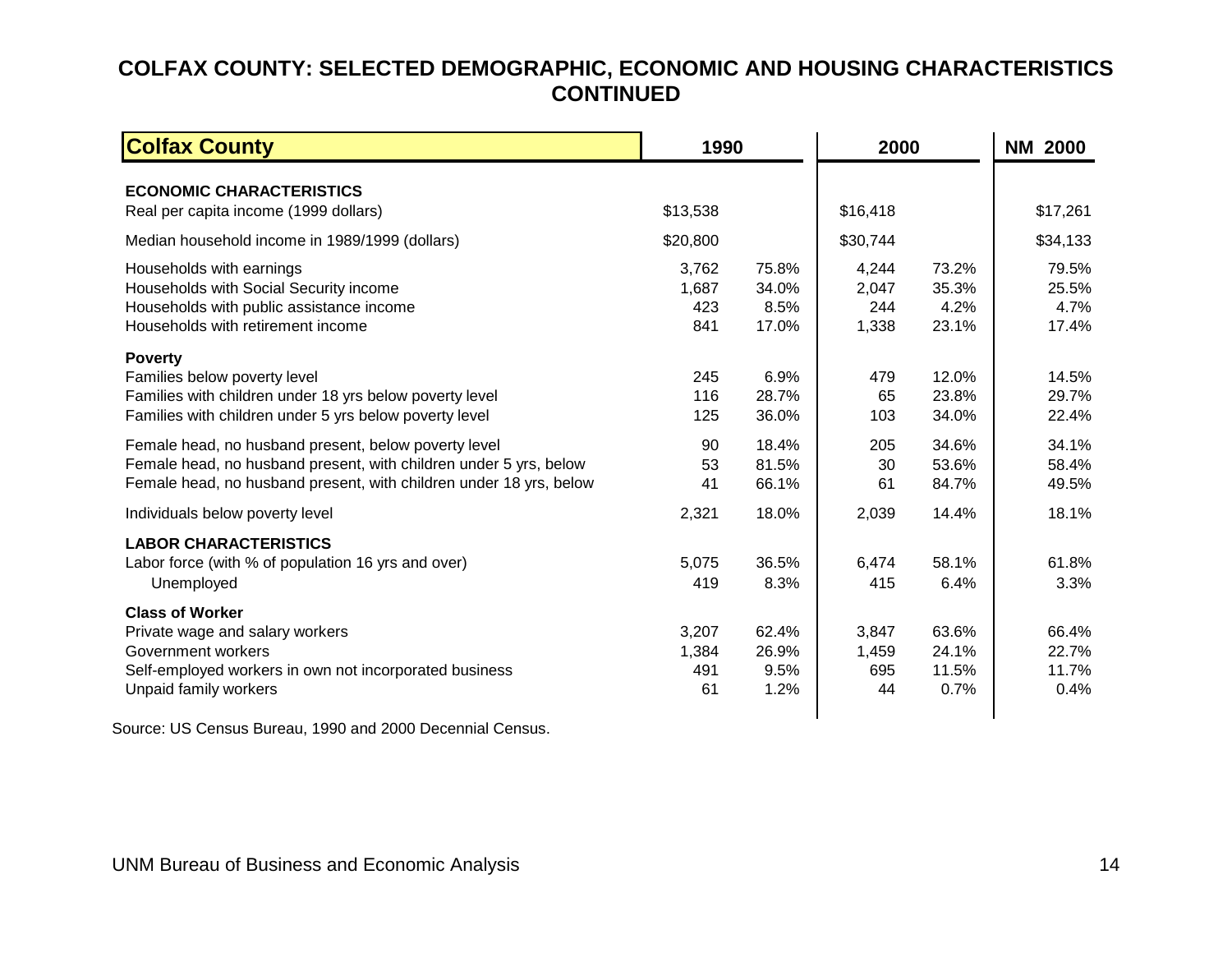### **RATON: TAXABLE GROSS RECEIPTS AND PULL FACTORS**

| Raton                                    | <b>TAXABLE GROSS</b><br><b>RECEIPTS (\$)</b> |              | <b>PULL FACTOR</b> |       | <b>NET GAIN/LOSS (\$)</b> |              |           | <b>CHANGE (1989-2002)</b>         |                       |
|------------------------------------------|----------------------------------------------|--------------|--------------------|-------|---------------------------|--------------|-----------|-----------------------------------|-----------------------|
| <b>TOTAL TAXABLE GROSS RECEIPTS</b>      | 1989                                         | 2002         | 1989               | 2002  | 1,989                     | 2,002        |           | Real<br><b>TGR Real Gain/Loss</b> | Pull<br><b>Factor</b> |
| <b>TOTAL AGRICULTURE</b>                 | 11,057                                       | $\mathbf 0$  | 4%                 | $0\%$ | $-240,486$                | $-206,266$   | $-100%$   | 142,632                           | -100%                 |
| <b>MINING</b>                            | $\bf{0}$                                     | $\bf{0}$     | 0%                 | 0%    | $-2,789,472$              | $-3,059,590$ |           | 987,394                           |                       |
| <b>CONTRACT CONSTRUCTION</b>             | 2,671,714                                    | 9,441,151    | 35%                | 93%   | $-4,967,576$              | $-713,018$   | 413%      | 6,493,973                         | 166%                  |
| <b>MANUFACTURING</b>                     | 665,929                                      | 1,236,502    | 33%                | 46%   | $-1,358,715$              | $-1,427,145$ | 169%      | 544,088                           | 41%                   |
| <b>TRANSPORT, COMMUN, UTILITIES</b>      | 7,475,914                                    | 5,508,231    | 108%               | 76%   | 548,159                   | $-1,774,935$ | 7%        | $-2,570,208$                      | $-30%$                |
| <b>WHOLESALE TRADE</b>                   | 1,681,133                                    | 3,254,335    | 41%                | 61%   | $-2,376,714$              | $-2,051,414$ | 181%      | 1,396,737                         | 48%                   |
| <b>BUILDING MATERIALS</b>                | 2,070,760                                    | 2,769,571    | 262%               | 523%  | 1,280,395                 | 2,239,922    | 94%       | 382,317                           | 100%                  |
| <b>HARDWARE STORES</b>                   | 0                                            | $\mathbf 0$  | 0%                 | 0%    | $-227,590$                | $-209,446$   |           | 120,743                           |                       |
| <b>FARM EQUIPMENT DEALERS</b>            | 0                                            | $\mathbf 0$  | 0%                 | 0%    | $-79,044$                 | $-96,798$    | (79, 044) | 17,879                            |                       |
| GENERAL MERCHANDISE EXCEPT DEPT          | 671,082                                      | 737,109      | 105%               | 71%   | 30,600                    | $-301,091$   | 59%       | $-345,485$                        | $-32%$                |
| <b>DEPT STORES</b>                       | 6,680,311                                    | 2,180,350    | 72%                | 98%   | $-2,549,594$              | $-33,770$    | $-53%$    | 3,665,197                         | 36%                   |
| <b>RETAIL FOOD STORES</b>                | 12,051,255                                   | 13,077,142   | 245%               | 226%  | 7,125,400                 | 7,289,516    | 57%       | $-3,048,061$                      | $-8%$                 |
| <b>MOTOR VEHICLE DEALERS</b>             | 0                                            | 0            | 0%                 | 0%    | $-484, 126$               | $-710,683$   |           | $-8,311$                          |                       |
| <b>GASOLINE SERVICE STATIONS</b>         | 2,209,788                                    | 4,637,552    | 478%               | 769%  | 1,747,674                 | 4,034,146    | 204%      | 1,498,609                         | 61%                   |
| MISC VEHICLE AND AUTO ACCESSORY          | 2,017,837                                    | 2,855,358    | 242%               | 277%  | 1,182,329                 | 1,824,537    | 105%      | 109,207                           | 15%                   |
| APPAREL AND ACCESSORY STORES             | 33,881                                       | 1,205,957    | 2%                 | 81%   | $-1,364,775$              | $-289,156$   | 5064%     | 1,690,868                         | 3230%                 |
| FURNITURE, HOME FURNISH                  | 615,840                                      | 268,749      | 59%                | 26%   | $-430,762$                | $-746,794$   | $-37%$    | $-121,842$                        | $-55%$                |
| EATING AND DRINKING                      | 5,707,077                                    | 4,748,111    | 169%               | 97%   | 2,334,049                 | -148,672     | 21%       | $-3,534,926$                      | $-43%$                |
| <b>LIQUOR DISPENSORS</b>                 | 1,387,305                                    | 468,130      | 130%               | 79%   | 323,675                   | $-121,747$   | $-51%$    | -591,337                          | $-39%$                |
| DRUG AND PROPRIETARY STORES              | 2,629,898                                    | $\mathbf 0$  | 243%               | 0%    | 1,549,691                 | $-708,348$   | $-100%$   | $-2,956,650$                      | $-100%$               |
| <b>PACKAGE LIQUOR</b>                    | $\mathbf 0$                                  | $\Omega$     | 0%                 | 0%    | $-255,580$                | $-235,694$   |           | 135,104                           |                       |
| <b>MISC RETAILERS</b>                    | 2,687,467                                    | 6,939,654    | 49%                | 72%   | $-2,811,943$              | $-2,688,710$ | 275%      | 1,390,875                         | 47%                   |
| <b>TOTAL RETAIL TRADE</b>                | 40,118,422                                   | 49,760,670   | 148%               | 161%  | 12,931,256                | 18,763,158   | 80%       | 2,408                             | 9%                    |
| TOTAL FINANCE, INSURANCE AND REAL ESTATE | 1,588,358                                    | 2,223,677    | 86%                | 99%   | $-259,834$                | $-23,267$    | 103%      | 353,702                           | 15%                   |
| HOTELS, MOTELS,                          | 4,561,758                                    | 5,717,123    | 346%               | 338%  | 3,241,642                 | 4,026,878    | 82%       | $-676, 117$                       | $-2%$                 |
| PERSONAL SERVICES                        | 1,450,314                                    | 2,446,227    | 161%               | 158%  | 550,725                   | 901,844      | 145%      | 102,849                           | $-2%$                 |
| <b>MISC BUSINESS SERVICES</b>            | 1,329,316                                    | 3,176,651    | 39%                | 63%   | $-2,049,447$              | $-1,841,963$ | 247%      | 1,131,387                         | 61%                   |
| <b>AUTO RENTAL, REPAIR</b>               | 913,533                                      | 2,059,934    | 77%                | 116%  | $-273,724$                | 289,901      | 227%      | 687,022                           | 51%                   |
| <b>MISC REPAIR SERVICES</b>              | 488,184                                      | 329,522      | 107%               | 55%   | 31,770                    | $-266,694$   | $-2%$     | $-312,787$                        | $-48%$                |
| PHSYCIANS, DENTISTS                      | 3,885,365                                    | 3,044,807    | 164%               | 104%  | 1,512,304                 | 117,011      | 14%       | $-2,077,049$                      | $-36%$                |
| HOSPITALS AND OTHER HEALTH SERVICES      | 1,767,244                                    | 1,208,510    | 115%               | 52%   | 232,584                   | $-1,134,816$ | $-1%$     | $-1,472,250$                      | $-55%$                |
| <b>LEGAL SERVICES</b>                    | 1,289,104                                    | 1,222,446    | 97%                | 75%   | $-40,312$                 | $-410,751$   | 38%       | $-352,266$                        | $-23%$                |
| NON-PROFIT ORGANIZATION                  | 0                                            | 0            | 0%                 | 0%    | $-72,574$                 | $-33,365$    |           | 71,925                            |                       |
| <b>MISC SERVICES</b>                     | 997,146                                      | 13, 147, 242 | 31%                | 115%  | $-2,170,005$              | 1,720,495    | 1813%     | 4,868,753                         | 265%                  |
| <b>ENGINEERING AND ARCHITECTURAL</b>     | 239,349                                      | 0            | 24%                | 0%    | $-768,964$                | $-1,310,053$ | $-100%$   | $-194,436$                        | $-100%$               |
| <b>TOTAL SERVICES</b>                    | 17,467,890                                   | 32,978,161   | 83%                | 95%   | $-3,591,767$              | $-1,577,528$ | 174%      | 3,633,431                         | 15%                   |
| <b>TOTAL TAXABLE GROSS RECIEPTS</b>      | 72,799,863                                   | 109,204,212  | 131%               | 109%  | 17,433,328                | 9,027,584    | 118%      | $-16,264,800$                     | $-17%$                |

<span id="page-17-0"></span>**Source:** NM Taxation & Revenue Department; US Census Bureau. Calculations by BBER.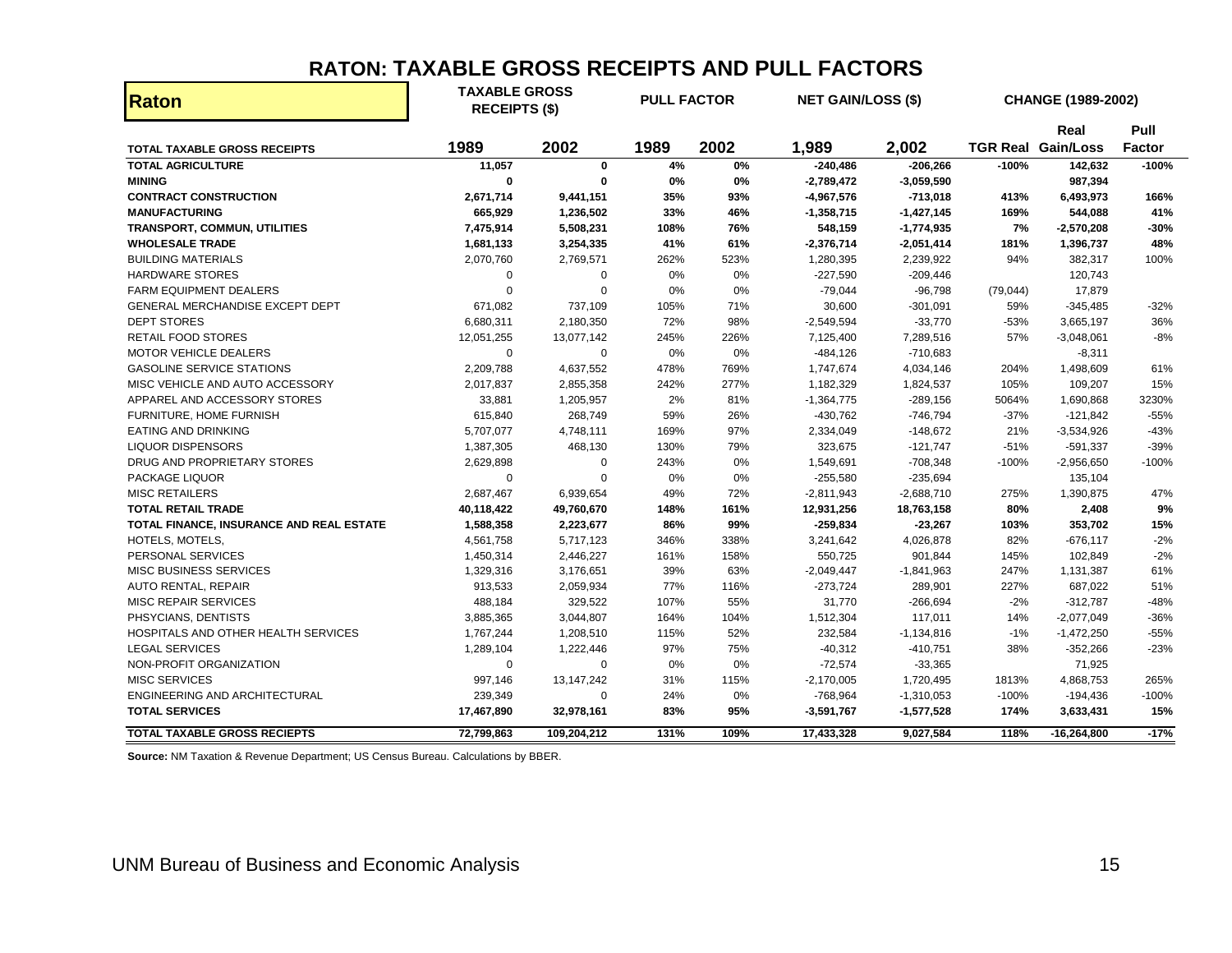### **RATON TAXABLE GROSS RECEIPTS, GAIN/LOSS, BY INDUSTRY, 2002**



<span id="page-18-0"></span>Source: New Mexico Tax and Revenues Department, 2002; calculations by UNM/BBER.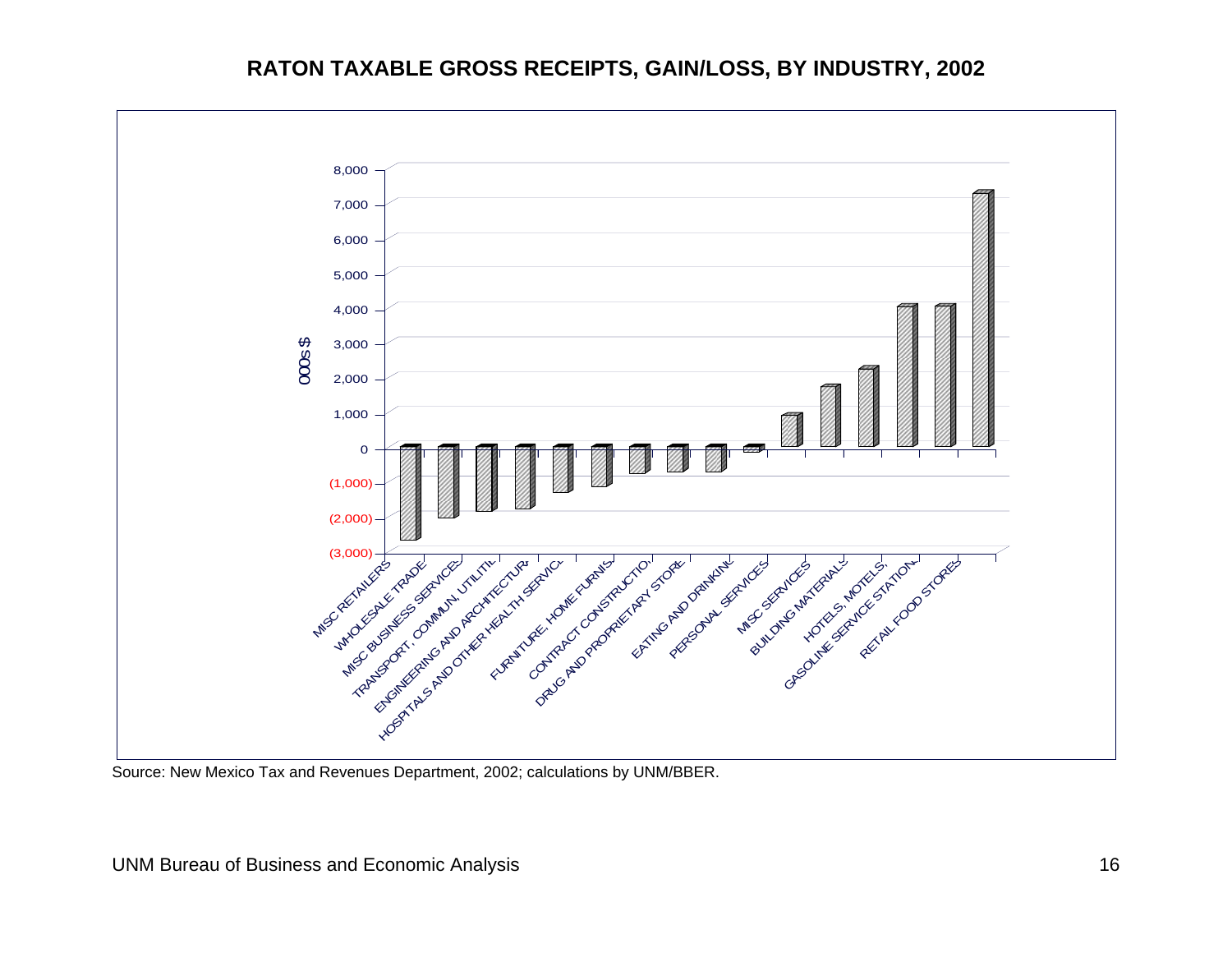#### **COLFAX COUNTY: TAXABLE GROSS RECEIPTS AND PULL FACTORS**

| <b>Colfax County</b>                     | <b>TAXABLE GROSS</b><br><b>RECEIPTS (\$)</b> |             | <b>PULL FACTOR</b> |      | <b>NET GAIN/LOSS (\$)</b> |              |         | CHANGE (1989-2002)                |                |
|------------------------------------------|----------------------------------------------|-------------|--------------------|------|---------------------------|--------------|---------|-----------------------------------|----------------|
| <b>TOTAL TAXABLE GROSS RECEIPTS</b>      | 1989                                         | 2002        | 1989               | 2002 | 1,989                     | 2,002        |         | Real<br><b>TGR Real Gain/Loss</b> | Pull<br>Factor |
| <b>TOTAL AGRICULTURE</b>                 | 2,614,426                                    | 1,676,815   | 569%               | 357% | 2,154,629                 | 1,207,391    | $-7%$   | $-1,918,559$                      | $-37%$         |
| <b>MINING</b>                            | 3,441,806                                    | 875,369     | 68%                | 13%  | $-1,657,090$              | $-6,087,692$ | -63%    | $-3,683,574$                      | $-81%$         |
| <b>CONTRACT CONSTRUCTION</b>             | 18,455,758                                   | 43,069,795  | 132%               | 186% | 4,491,844                 | 19,960,786   | 239%    | 13,443,990                        | 41%            |
| <b>MANUFACTURING</b>                     | 1,172,315                                    | 2,708,565   | 32%                | 45%  | $-2,528,547$              | $-3,353,403$ | 235%    | 315,029                           | 41%            |
| <b>TRANSPORT, COMMUN, UTILITIES</b>      | 18,041,738                                   | 20,110,884  | 142%               | 121% | 5,378,444                 | 3,535,747    | 62%     | $-4,267,335$                      | $-15%$         |
| <b>WHOLESALE TRADE</b>                   | 2,958,494                                    | 4,328,174   | 40%                | 36%  | $-4,458,874$              | $-7,746,729$ | 112%    | $-1,277,767$                      | $-10%$         |
| <b>BUILDING MATERIALS</b>                | 2,492,057                                    | 6,464,917   | 172%               | 536% | 1,047,343                 | 5,259,534    | 276%    | 3,740,042                         | 211%           |
| <b>HARDWARE STORES</b>                   | 865,158                                      | 0           | 208%               | 0%   | 449,144                   | $-476,661$   | $-100%$ | $-1,128,282$                      | $-100%$        |
| GENERAL MERCHANDISE EXCEPT DEPT          | 813,549                                      | 969,027     | 69%                | 41%  | $-357,194$                | $-1,393,725$ | 73%     | $-875,506$                        | $-41%$         |
| <b>DEPT STORES</b>                       | 6,680,311                                    | 6,238,215   | 40%                | 124% | $-10, 191, 099$           | 1,199,287    | 35%     | 15,984,600                        | 213%           |
| <b>RETAIL FOOD STORES</b>                | 14,736,174                                   | 19,222,823  | 164%               | 146% | 5,732,168                 | 6,051,258    | 89%     | $-2,265,009$                      | $-11%$         |
| <b>MOTOR VEHICLE DEALERS</b>             | 883,158                                      | 2,251,304   | 100%               | 139% | $-1,779$                  | 633,920      | 270%    | 636,501                           | 39%            |
| <b>GASOLINE SERVICE STATIONS</b>         | 3,089,529                                    | 5,189,767   | 366%               | 378% | 2,244,828                 | 3,816,526    | 144%    | 559,716                           | 3%             |
| MISC VEHICLE AND AUTO ACCESSORY          | 2,108,569                                    | 5,325,732   | 138%               | 227% | 581,338                   | 2,979,775    | 266%    | 2,136,366                         | 64%            |
| APPAREL AND ACCESSORY STORES             | 608,985                                      | 1,383,652   | 24%                | 41%  | $-1,947,628$              | $-2,018,947$ | 230%    | 806,683                           | 71%            |
| FURNITURE, HOME FURNISH                  | 618,522                                      | 609,956     | 32%                | 26%  | $-1,294,569$              | $-1,701,232$ | 43%     | 176,938                           | $-18%$         |
| <b>EATING AND DRINKING</b>               | 8,187,995                                    | 6,578,984   | 133%               | 59%  | 2,022,413                 | $-4,565,188$ | 17%     | $-7,499,317$                      | $-56%$         |
| <b>LIQUOR DISPENSORS</b>                 | 1,606,535                                    | 488,898     | 83%                | 36%  | $-337,683$                | $-853,554$   | -56%    | $-363,641$                        | $-56%$         |
| DRUG AND PROPRIETARY STORES              | 3,208,284                                    | 113,393     | 162%               | 7%   | 1,233,765                 | $-1,498,677$ | $-95%$  | $-3,288,631$                      | $-96%$         |
| <b>MISC RETAILERS</b>                    | 10,429,545                                   | 22,078,666  | 104%               | 101% | 377,132                   | 166,291      | 207%    | $-380,855$                        | $-3%$          |
| <b>TOTAL RETAIL TRADE</b>                | 57,306,255                                   | 82,047,605  | 115%               | 116% | 7,610,635                 | 11,503,004   | 108%    | 461,446                           | 1%             |
| TOTAL FINANCE, INSURANCE AND REAL ESTATE | 6,864,203                                    | 11,583,661  | 203%               | 227% | 3,485,879                 | 6,470,033    | 145%    | 1,412,697                         | 11%            |
| HOTELS, MOTELS,                          | 6,324,310                                    | 22,524,160  | 262%               | 586% | 3,911,261                 | 18,677,476   | 417%    | 13,002,994                        | 123%           |
| PERSONAL SERVICES                        | 1,915,971                                    | 4,270,278   | 117%               | 121% | 271,605                   | 755,549      | 223%    | 361,502                           | 4%             |
| <b>MISC BUSINESS SERVICES</b>            | 2,330,052                                    | 6,248,483   | 38%                | 55%  | $-3,846,013$              | $-5,172,954$ | 289%    | 406,867                           | 45%            |
| AUTO RENTAL, REPAIR                      | 2,262,819                                    | 2,620,377   | 104%               | 65%  | 92,623                    | $-1,407,891$ | 68%     | $-1,542,268$                      | $-38%$         |
| <b>MISC REPAIR SERVICES</b>              | 655,702                                      | 1,128,495   | 79%                | 83%  | $-178,580$                | $-228,383$   | 150%    | 30,702                            | 6%             |
| <b>MOTION PICTURES</b>                   | 57,776                                       | 0           | 21%                | 0%   | $-219,954$                | -434,829     | $-100%$ | $-115,718$                        | $-100%$        |
| AMUSEMENT                                | 580,109                                      | 3,129,587   | 94%                | 455% | $-39,188$                 | 2,441,639    | 683%    | 2,498,493                         | 386%           |
| PHSYCIANS, DENTISTS                      | 4,319,117                                    | 3,205,668   | 100%               | 48%  | $-18,619$                 | $-3,457,454$ | 8%      | $-3,430,441$                      | $-52%$         |
| HOSPITALS AND OTHER HEALTH SERVICES      | 1,764,244                                    | 1,275,834   | 63%                | 24%  | $-1,040,973$              | $-4,057,143$ | 5%      | $-2,546,892$                      | $-62%$         |
| <b>LEGAL SERVICES</b>                    | 1,307,160                                    | 1,240,579   | 54%                | 33%  | $-1,122,889$              | $-2,476,275$ | 38%     | $-847,181$                        | $-38%$         |
| <b>MISC SERVICES</b>                     | 3,967,794                                    | 25,178,512  | 69%                | 97%  | $-1,821,465$              | $-826,648$   | 821%    | 1,815,945                         | 41%            |
| ENGINEERING AND ARCHITECTURAL            | 652,354                                      | 3,586,392   | 35%                | 120% | $-1,190,748$              | 604,953      | 698%    | 2,332,498                         | 240%           |
| <b>TOTAL SERVICES</b>                    | 28,102,759                                   | 75,788,920  | 73%                | 96%  | -10,392,342               | $-2,853,431$ | 291%    | 12,223,845                        | 32%            |
| <b>TOTAL TAXABLE GROSS RECIEPTS</b>      | 139,615,689                                  | 248,446,675 | 138%               | 109% | 38,410,793                | 20,463,212   | 158%    | $-35,263,415$                     | $-21%$         |

<span id="page-19-0"></span>**Source:** NM Taxation & Revenue Department; US Census Bureau. Calculations by BBER.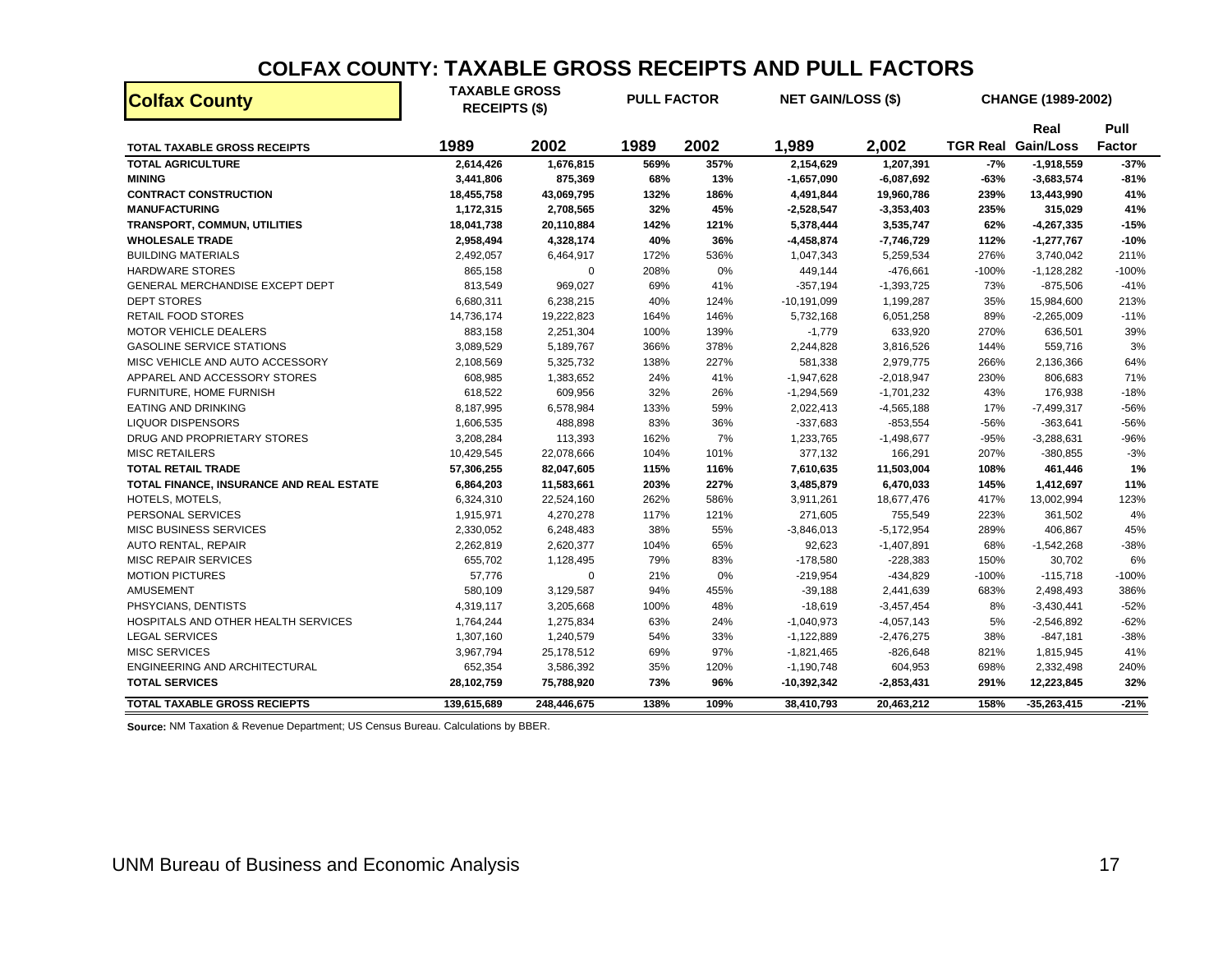# **SHARES OF TAXABLE GROSS RECEIPTS OF NORTHEAST COUNTIES, BY MS COMMUNITIES**

| <b>Northeast Counties*</b>               | <b>TAXABLE GROSS</b><br><b>RECEIPTS (\$)</b> |             | <b>PULL FACTOR</b> |      | <b>NET GAIN/LOSS (\$)</b> |                 |         | <b>CHANGE (1989-2002)</b> |               |
|------------------------------------------|----------------------------------------------|-------------|--------------------|------|---------------------------|-----------------|---------|---------------------------|---------------|
|                                          |                                              |             |                    |      |                           |                 |         | Real                      | Pull          |
| <b>TOTAL TAXABLE GROSS RECEIPTS</b>      | 1989                                         | 2002        | 1989               | 2002 | 1,989                     | 2,002           |         | <b>TGR Real Gain/Loss</b> | <b>Factor</b> |
| <b>TOTAL AGRICULTURE</b>                 | 6,524,962                                    | 4,753,098   | 437%               | 302% | 5,030,502                 | 3,179,357       | 6%      | $-4,118,928$              | $-31%$        |
| <b>MINING</b>                            | 4,182,879                                    | 13,479,125  | 25%                | 58%  | $-12,389,866$             | $-9,864,487$    | 368%    | 8,110,811                 | 129%          |
| <b>CONTRACT CONSTRUCTION</b>             | 63,315,099                                   | 102,646,060 | 140%               | 132% | 17,928,731                | 25,173,270      | 135%    | $-837,848$                | $-5%$         |
| <b>MANUFACTURING</b>                     | 12,340,566                                   | 6,268,902   | 103%               | 31%  | 311,797                   | $-14,053,804$   | -26%    | $-14,506,161$             | -70%          |
| <b>TRANSPORT, COMMUN, UTILITIES</b>      | 65,883,300                                   | 75,802,015  | 160%               | 136% | 24,724,288                | 20,233,985      | 67%     | $-15,636,171$             | $-15%$        |
| <b>WHOLESALE TRADE</b>                   | 8,190,171                                    | 10,326,388  | 34%                | 26%  | $-15,918,211$             | $-30, 154, 640$ | 83%     | $-7,060,396$              | $-25%$        |
| <b>BUILDING MATERIALS</b>                | 3,497,699                                    | 6,847,987   | 74%                | 169% | $-1,197,999$              | 2,806,949       | 184%    | 4,545,014                 | 128%          |
| <b>HARDWARE STORES</b>                   | 865,158                                      | $\Omega$    | 64%                | 0%   | $-486,996$                | $-1,598,004$    | $-100%$ | $-891,467$                | $-100%$       |
| GENERAL MERCHANDISE EXCEPT DEPT          | 5,890,848                                    | 4,197,748   | 155%               | 53%  | 2,085,629                 | $-3,723,361$    | 3%      | $-6,749,205$              | $-66%$        |
| <b>DEPT STORES</b>                       | 16,812,496                                   | 8,175,611   | 31%                | 48%  | $-38,023,995$             | $-8,717,360$    | $-29%$  | 46,448,097                | 58%           |
| <b>RETAIL FOOD STORES</b>                | 41,283,807                                   | 41,558,877  | 141%               | 94%  | 12,018,436                | $-2,598,703$    | 46%     | $-20,035,128$             | $-33%$        |
| <b>MOTOR VEHICLE DEALERS</b>             | 1,827,169                                    | 2,482,893   | 64%                | 46%  | $-1,049,107$              | $-2,939,375$    | 97%     | $-1,417,324$              | $-28%$        |
| <b>GASOLINE SERVICE STATIONS</b>         | 5,023,407                                    | 10,870,325  | 183%               | 236% | 2,277,907                 | 6,266,545       | 214%    | 2,961,743                 | 29%           |
| MOBILE HOME DEALERS                      | 172,390                                      | $\mathbf 0$ | 18%                | 0%   | $-777,793$                | $-1,579,642$    | $-100%$ | $-451,214$                | $-100%$       |
| MISC VEHICLE AND AUTO ACCESSORY          | 3,515,607                                    | 7,658,644   | 71%                | 97%  | $-1,448,293$              | $-206,162$      | 216%    | 1,895,031                 | 37%           |
| APPAREL AND ACCESSORY STORES             | 2,032,690                                    | 3,209,892   | 24%                | 28%  | $-6,276,969$              | $-8,197,299$    | 129%    | 909,368                   | 15%           |
| FURNITURE, HOME FURNISH                  | 3,097,416                                    | 902,657     | 50%                | 12%  | $-3,120,630$              | $-6,845,583$    | $-58%$  | $-2,318,153$              | $-77%$        |
| <b>EATING AND DRINKING</b>               | 18,517,677                                   | 25,675,093  | 92%                | 69%  | $-1,522,076$              | $-11,685,665$   | 101%    | $-9,477,427$              | $-26%$        |
| <b>LIQUOR DISPENSORS</b>                 | 8,671,949                                    | 6,013,030   | 137%               | 134% | 2,352,733                 | 1,512,470       | 1%      | $-1,900,891$              | $-3%$         |
| DRUG AND PROPRIETARY STORES              | 7,134,889                                    | 113,393     | 111%               | 2%   | 717,188                   | $-5,291,059$    | -98%    | $-6,331,559$              | $-98%$        |
| PACKAGE LIQUOR                           | 1,931,388                                    | 2,257,146   | 127%               | 126% | 412,942                   | 458,886         | 70%     | $-140,212$                | $-1%$         |
| <b>MISC RETAILERS</b>                    | 16,796,459                                   | 100,375,992 | 51%                | 137% | $-15,876,508$             | 26,914,908      | 767%    | 49,948,648                | 166%          |
| <b>TOTAL RETAIL TRADE</b>                | 142,112,487                                  | 239,923,353 | 88%                | 101% | $-19,411,260$             | 3,423,074       | 145%    | 31,585,054                | 15%           |
| TOTAL FINANCE, INSURANCE AND REAL ESTATE | 10,810,702                                   | 21,700,217  | 98%                | 127% | $-169,732$                | 4,556,816       | 191%    | 4,803,065                 | 29%           |
| HOTELS, MOTELS,                          | 10,642,845                                   | 28,637,931  | 136%               | 222% | 2,799,804                 | 15,741,951      | 290%    | 11,679,977                | 64%           |
| PERSONAL SERVICES                        | 4,240,114                                    | 10,703,445  | 79%                | 91%  | $-1,104,505$              | $-1,079,660$    | 266%    | 522,763                   | 14%           |
| <b>MISC BUSINESS SERVICES</b>            | 4,855,933                                    | 15,430,028  | 24%                | 40%  | $-15,217,891$             | $-22,860,258$   | 361%    | $-782,043$                | 67%           |
| AUTO RENTAL, REPAIR                      | 4,454,194                                    | 7,386,936   | 63%                | 55%  | $-2,599,510$              | $-6, 117, 803$  | 141%    | $-2,346,416$              | $-13%$        |
| <b>MISC REPAIR SERVICES</b>              | 2,175,784                                    | 1,957,450   | 80%                | 43%  | $-535,849$                | $-2,591,473$    | 31%     | $-1,814,059$              | $-46%$        |
| <b>MOTION PICTURES</b>                   | 252,396                                      | $\mathbf 0$ | 28%                | 0%   | $-650,300$                | $-1,457,762$    | $-100%$ | $-514,302$                | -100%         |
| <b>AMUSEMENT</b>                         | 1,048,832                                    | 3,474,048   | 52%                | 151% | $-964,044$                | 1,167,708       | 381%    | 2,566,349                 | 189%          |
| PHSYCIANS, DENTISTS                      | 12,233,827                                   | 14,535,720  | 87%                | 65%  | $-1,864,948$              | $-7,802,350$    | 72%     | $-5,096,671$              | $-25%$        |
| HOSPITALS AND OTHER HEALTH SERVICES      | 3,814,144                                    | 7,711,770   | 42%                | 43%  | $-5,303,544$              | $-10, 166, 997$ | 193%    | $-2,472,581$              | 3%            |
| <b>LEGAL SERVICES</b>                    | 2,547,225                                    | 3,427,069   | 32%                | 28%  | $-5,351,068$              | $-9,033,656$    | 95%     | $-1,270,293$              | $-15%$        |
| <b>EDUCATIONAL</b>                       | 369,069                                      | 583,342     | 46%                | 23%  | $-437,325$                | $-1,915,839$    | 129%    | $-1,281,365$              | -49%          |
| <b>MISC SERVICES</b>                     | 6,643,196                                    | 60,208,465  | 35%                | 69%  | $-12, 173, 408$           | $-26,973,652$   | 1215%   | $-9,312,394$              | 96%           |
| ENGINEERING AND ARCHITECTURAL            | 779,115                                      | 3,862,574   | 13%                | 39%  | $-5,211,449$              | $-6,132,679$    | 619%    | 1,428,124                 | 197%          |
| <b>TOTAL SERVICES</b>                    | 57,981,493                                   | 162,098,628 | 46%                | 61%  | $-67, 137, 640$           | -101,549,303    | 306%    | -4,145,582                | 33%           |
| <b>TOTAL TAXABLE GROSS RECIEPTS</b>      | 376.640.845                                  | 653,001,966 | 115%               | 85%  | 47,698,496                | -111,310,995    | 152%    | -180,512,282              | $-25%$        |

\*Northeast counties include: Colfax, Harding, Mora, San Miguel and Union.

<span id="page-20-0"></span>**Source:** NM Taxation & Revenue Department; US Census Bureau. Calculations by BBER.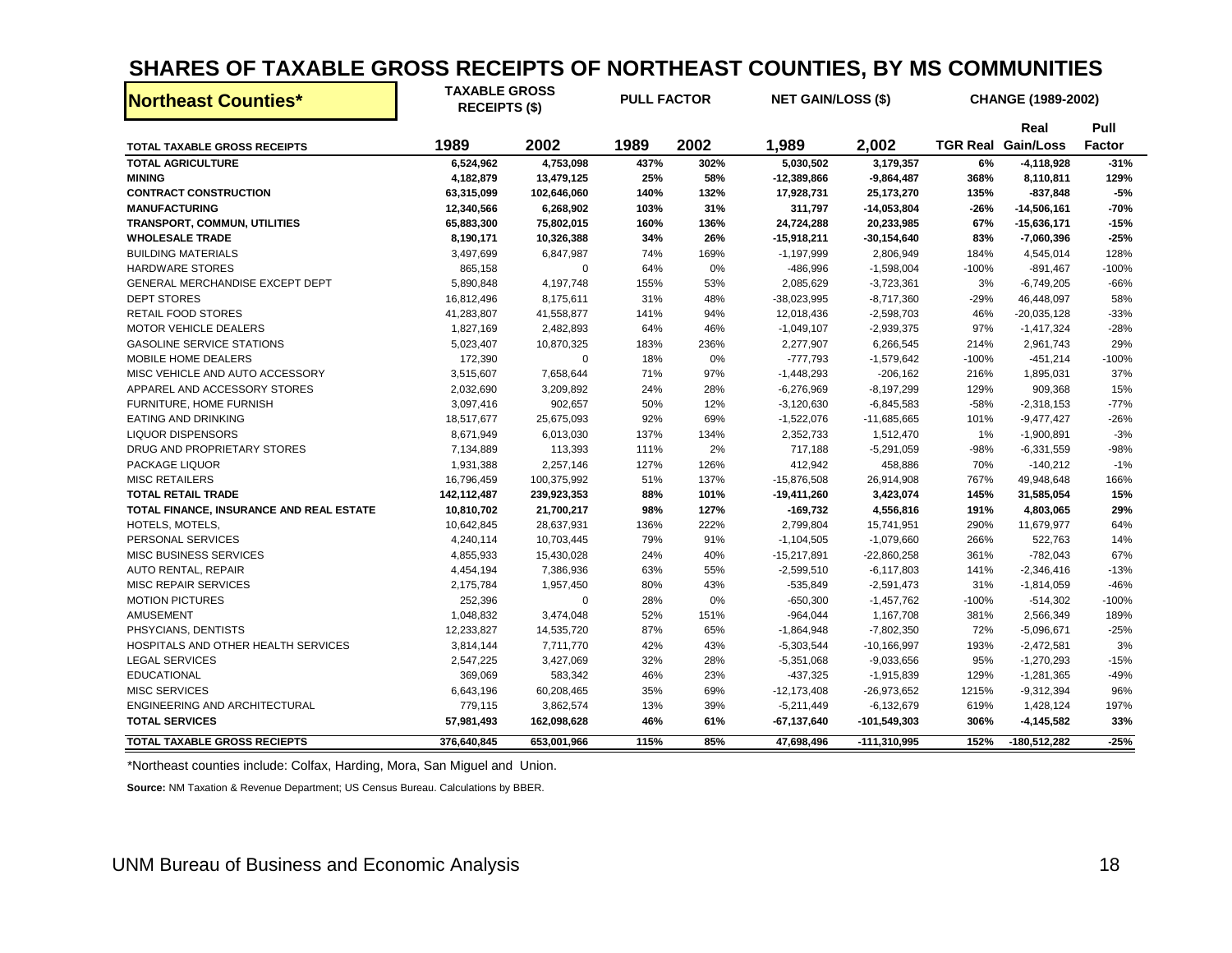## **LOCATION QUOTIENT: RATON EMPLOYMENT, BY INDUSTRY, IN RELATION TO COLFAX COUNTY, THE NE COUNTY REGION, AND NEW MEXICO; COLFAX COUNTY INDUSTRIES IN RELATION TO NM**

|                                                                  |                  | Raton          |           | <b>Colfax</b><br>County | <b>NE</b><br><b>Counties</b> |
|------------------------------------------------------------------|------------------|----------------|-----------|-------------------------|------------------------------|
|                                                                  |                  |                |           |                         |                              |
| <b>Base Geography</b>                                            | Colfax<br>County | <b>NE Co's</b> | <b>NM</b> | <b>NM</b>               | <b>NM</b>                    |
| <b>Total</b>                                                     | 1.00             | 1.00           | 1.00      | 1.00                    | 1.00                         |
| Agriculture; forestry; fishing and hunting; and mining           | 0.67             | 0.73           | 1.42      | 2.13                    | 1.94                         |
| Agriculture; forestry; fishing and hunting                       | 0.31             | 0.28           | 0.92      | 2.92                    | 3.23                         |
| <b>Mining</b>                                                    | 1.61             | 4.02           | 1.99      | 1.24                    | 0.50                         |
| <b>Construction</b>                                              | 0.92             | 0.96           | 1.05      | 1.14                    | 1.10                         |
| <b>Manufacturing</b>                                             | 1.55             | 2.77           | 1.35      | 0.87                    | 0.49                         |
| <b>Wholesale trade</b>                                           | 1.31             | 1.32           | 0.77      | 0.58                    | 0.58                         |
| <b>Retail trade</b>                                              | 0.99             | 0.90           | 0.86      | 0.87                    | 0.96                         |
| Transportation and warehousing; and utilities                    | 0.97             | 1.04           | 0.96      | 0.99                    | 0.93                         |
| <b>Transportation and warehousing</b>                            | 0.93             | 0.91           | 0.80      | 0.86                    | 0.88                         |
| <b>Utilities</b>                                                 | 1.05             | 1.35           | 1.44      | 1.37                    | 1.06                         |
| <b>Information</b>                                               | 1.30             | 1.36           | 0.78      | 0.60                    | 0.58                         |
| Finance; insurance; real estate and rental and leasing           | 0.59             | 0.73           | 0.53      | 0.90                    | 0.72                         |
| <b>Finance and insurance</b>                                     | 0.91             | 0.85           | 0.51      | 0.56                    | 0.60                         |
| Real estate and rental and leasing                               | 0.38             | 0.59           | 0.56      | 1.48                    | 0.94                         |
| Professional; scientific; management; administrative; and waste  |                  |                |           |                         |                              |
| management services                                              | 0.76             | 0.67           | 0.36      | 0.47                    | 0.53                         |
| Professional; scientific; and technical services                 | 0.68             | 0.60           | 0.29      | 0.43                    | 0.49                         |
| Management of companies and enterprises                          | 0.00             | 0.00           | 0.00      | 0.00                    | 0.00                         |
| Administrative and support and waste management services         | 0.89             | 0.79           | 0.49      | 0.55                    | 0.61                         |
| <b>Educational; health and social services</b>                   | 1.06             | 0.77           | 0.98      | 0.93                    | 1.27                         |
| <b>Educational services</b>                                      | 0.94             | 0.69           | 0.89      | 0.94                    | 1.28                         |
| Health care and social assistance                                | 1.18             | 0.84           | 1.07      | 0.91                    | 1.27                         |
| Arts; entertainment; recreation; accommodation and food services | 0.91             | 1.26           | 1.37      | 1.50                    | 1.09                         |
| Arts; entertainment; and recreation                              | 0.39             | 0.29           | 0.24      | 0.60                    | 0.82                         |
| <b>Accommodation and food services</b>                           | 0.97             | 1.47           | 1.73      | 1.79                    | 1.17                         |
| Other services (except public administration)                    | 1.28             | 1.54           | 1.40      | 1.09                    | 0.91                         |
| <b>Public administration</b>                                     | 1.15             | 1.07           | 1.25      | 1.09                    | 1.17                         |

<span id="page-21-0"></span>**Source: Census 2000 Summary File 3 (SF 3) - Sample Data; P49. SEX BY INDUSTRY FOR THE EMPLOYED CIVILIAN POPULATION 16 YEARS AND OVER [55] - Universe: Employed civilian population 16 years and over.**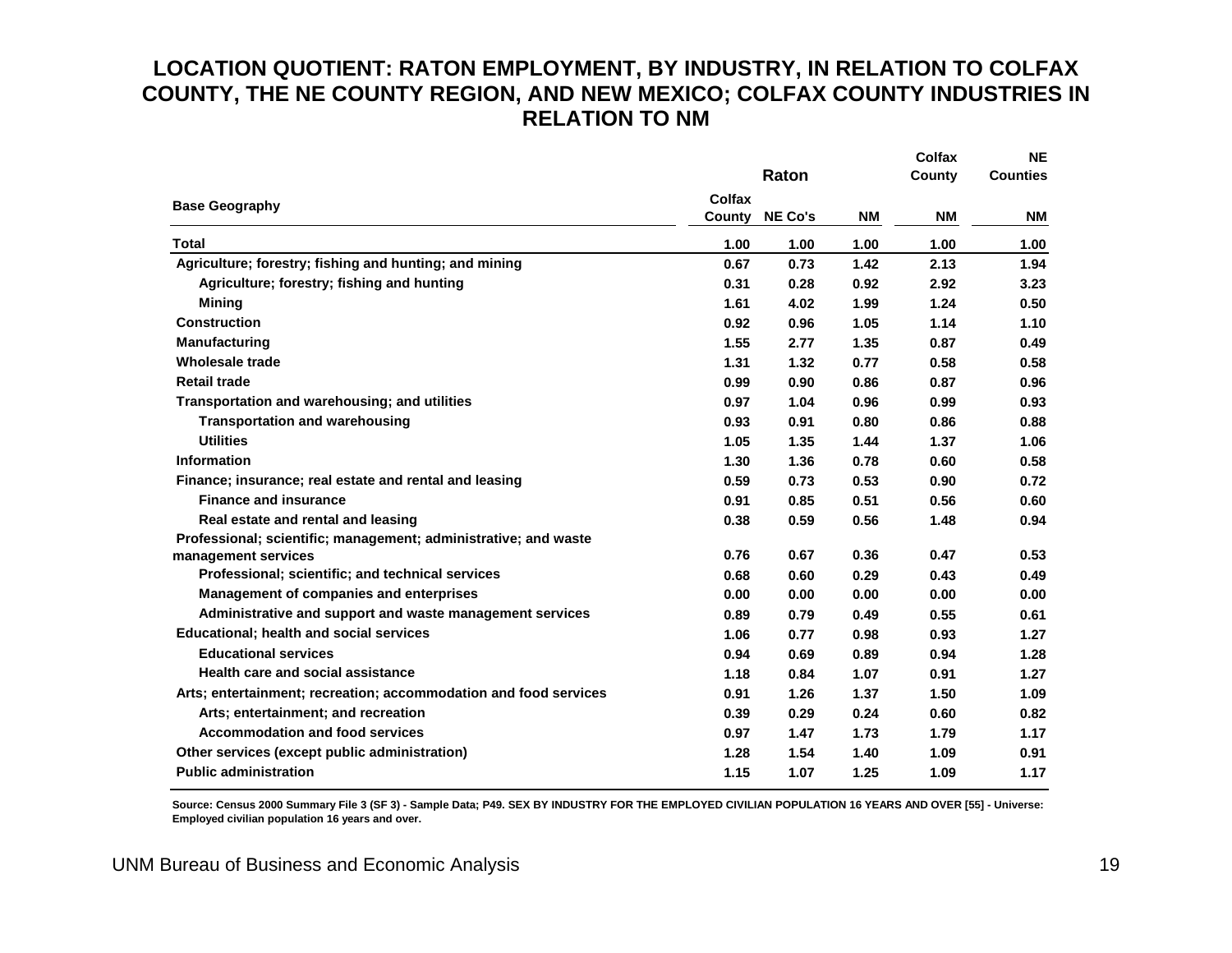## <span id="page-22-0"></span>**LOCATION QUOTIENT: RATON EMPLOYMENT, BY OCCUPATION, IN RELATION TO COLFAX COUNTY, THE NE COUNTY REGION, AND NEW MEXICO; COLFAX COUNTY INDUSTRIES IN RELATION TO NM**

|                                                                                                                  |        | Raton          |      | Colfax<br>County | <b>NE Counties</b> |
|------------------------------------------------------------------------------------------------------------------|--------|----------------|------|------------------|--------------------|
| <b>Base Geography</b>                                                                                            | County | <b>NE Co's</b> | ΝM   | NΜ               | <b>NM</b>          |
| Total                                                                                                            | 1.00   | 1.00           | 1.00 | 1.00             | 1.00               |
| Management; professional; and related occupations                                                                | 0.83   | 0.76           | 0.72 | 0.87             | 0.95               |
| Management; business; and financial operations occupations                                                       | 0.65   | 0.72           | 0.73 | 1.13             | 1.02               |
| Management occupations; except farmers and farm managers                                                         | 0.70   | 0.86           | 0.77 | 1.09             | 0.89               |
| <b>Farmers and farm managers</b>                                                                                 | 0.37   | 0.37           | 1.51 | 4.10             | 4.04               |
| <b>Business and financial operations occupations</b>                                                             | 0.79   | 0.71           | 0.51 | 0.64             | 0.71               |
| <b>Business operations specialists</b>                                                                           | 0.87   | 0.96           | 0.65 | 0.75             | 0.68               |
| <b>Financial specialists</b>                                                                                     | 0.70   | 0.50           | 0.37 | 0.53             | 0.75               |
| Professional and related occupations                                                                             | 0.98   | 0.78           | 0.71 | 0.73             | 0.91               |
| <b>Computer and mathematical occupations</b>                                                                     | 0.52   | 0.46           | 0.11 | 0.22             | 0.25               |
| Architecture and engineering occupations                                                                         | 1.43   | 0.79           | 0.36 | 0.25             | 0.46               |
| Architects; surveyors; cartographers; and engineers                                                              | 0.39   | 0.23           | 0.06 | 0.15             | 0.26               |
| Drafters; engineering; and mapping technicians                                                                   | 2.10   | 1.12           | 0.94 | 0.45             | 0.84               |
| Life; physical; and social science occupations                                                                   | 0.00   | 0.00           | 0.00 | 0.19             | 0.54               |
| Community and social services occupations                                                                        | 0.97   | 0.49           | 0.66 | 0.68             | 1.34               |
| <b>Legal occupations</b>                                                                                         | 0.90   | 0.51           | 0.37 | 0.41             | 0.74               |
| Education; training; and library occupations                                                                     | 0.97   | 0.84           | 1.04 | 1.08             | 1.24               |
| Arts; design; entertainment; sports; and media occupations                                                       | 0.45   | 0.51           | 0.36 | 0.81             | 0.71               |
| Healthcare practitioners and technical occupations<br>Health diagnosing and treating practitioners and technical | 1.26   | 1.11           | 1.16 | 0.92             | 1.04               |
| occupations                                                                                                      | 1.06   | 0.96           | 0.86 | 0.81             | 0.89               |
| Health technologists and technicians                                                                             | 1.62   | 1.34           | 1.91 | 1.18             | 1.43               |
| <b>Service occupations</b>                                                                                       | 1.13   | 1.07           | 1.29 | 1.14             | 1.21               |
| <b>Healthcare support occupations</b>                                                                            | 1.27   | 0.62           | 0.78 | 0.61             | 1.25               |
| Protective service occupations                                                                                   | 1.22   | 1.23           | 1.73 | 1.41             | 1.41               |
| Fire fighting; prevention; and law enforcement workers; including                                                |        |                |      |                  |                    |
| supervisors                                                                                                      | 1.27   | 1.40           | 2.55 | 2.01             | 1.82               |
| Other protective service workers; including supervisors                                                          | 1.02   | 0.73           | 0.62 | 0.60             | 0.84               |
| Food preparation and serving related occupations                                                                 | 1.11   | 1.24           | 1.32 | 1.19             | 1.07               |
| Building and grounds cleaning and maintenance occupations                                                        | 1.14   | 1.02           | 1.48 | 1.29             | 1.45               |
| Personal care and service occupations                                                                            | 0.99   | 0.98           | 0.94 | 0.96             | 0.97               |
| Sales and office occupations                                                                                     | 1.02   | 0.98           | 0.88 | 0.87             | 0.90               |
| Sales and related occupations                                                                                    | 0.76   | 0.76           | 0.63 | 0.84             | 0.84               |
| Office and administrative support occupations                                                                    | 1.20   | 1.12           | 1.07 | 0.89             | 0.95               |
| Farming; fishing; and forestry occupations                                                                       | 0.19   | 0.18           | 0.52 | 2.78             | 2.84               |
| Construction; extraction; and maintenance occupations                                                            | 1.04   | 1.20           | 1.30 | 1.25             | 1.08               |
| <b>Construction and extraction occupations</b>                                                                   | 1.00   | 1.22           | 1.42 | 1.41             | 1.16               |
| Supervisors; construction and extraction workers                                                                 | 0.83   | 0.70           | 1.17 | 1.42             | 1.67               |
| <b>Construction trades workers</b>                                                                               | 0.98   | 1.25           | 1.41 | 1.44             | 1.13               |
| <b>Extraction workers</b>                                                                                        | 1.77   | 4.45           | 1.97 | 1.11             | 0.44               |
| Installation; maintenance; and repair occupations                                                                | 1.13   | 1.18           | 1.12 | 0.99             | 0.95               |
| Production; transportation; and material moving occupations                                                      | 1.33   | 1.77           | 1.45 | 1.08             | 0.82               |
| <b>Production occupations</b>                                                                                    | 1.56   | 2.42           | 1.78 | 1.14             | 0.74               |
| Transportation and material moving occupations                                                                   | 1.09   | 1.27           | 1.13 | 1.04             | 0.89               |
| Supervisors; transportation and material moving workers                                                          | 1.34   | 0.87           | 1.35 | 1.01             | 1.56               |
| Aircraft and traffic control occupations                                                                         | 0.00   | 0.00           | 0.00 | 0.60             | 0.17               |
| Motor vehicle operators                                                                                          | 1.04   | 1.01           | 0.90 | 0.86             | 0.89               |
| Rail; water and other transportation occupations                                                                 | 0.93   | 1.83           | 2.43 | 2.61             | 1.32               |
| <b>Material moving workers</b>                                                                                   | 1.26   | 1.64           | 1.35 | 1.07             | 0.82               |

**Source: Census 2000 Summary File 3 (SF 3) - Sample Data; P50. SEX BY OCCUPATION FOR THE EMPLOYED CIVILIAN POPULATION 16 YEARS AND OVER [95] - Universe: Employed civilian population 16 years and over.**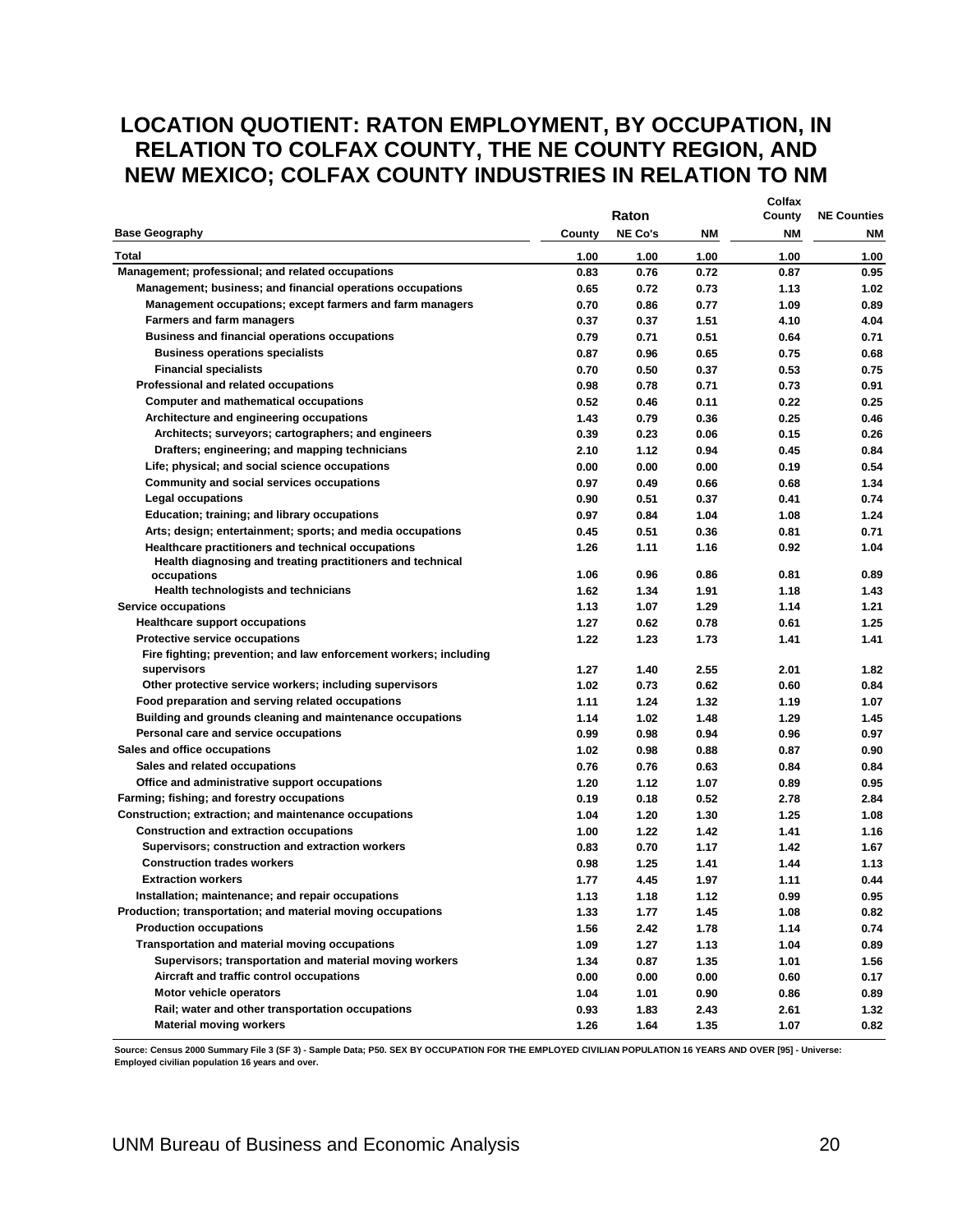## <span id="page-23-0"></span>**LOCATION QUOTIENT: RATON EMPLOYMENT, BY BUSINESS OWNERSHIP, IN RELATION TO COLFAX COUNTY, THE NE COUNTY REGION, AND NEW MEXICO; COLFAX COUNTY INDUSTRIES IN RELATION TO NEW MEXICO**

|                                                        |        | Raton          | Colfax<br>County | <b>NE Counties</b> |      |
|--------------------------------------------------------|--------|----------------|------------------|--------------------|------|
| <b>Base Geography</b>                                  | County | <b>NE Co's</b> | <b>NM</b>        | <b>NM</b>          | NM   |
| Total                                                  | 1.00   | 1.00           | 1.00             | 1.00               | 1.00 |
| Private for-profit wage and salary workers             | 1.06   | 1.04           | 1.02             | 1.02               | 0.98 |
| Employee of private company                            | 0.36   | 0.48           | 0.61             | 0.61               | 1.26 |
| Self-employed in own incorporated business             | 0.81   | 0.66           | 0.76             | 0.76               | 1.14 |
| Private not-for-profit wage and salary workers         | 1.04   | 0.94           | 1.29             | 1.29               | 1.38 |
| Local government workers                               | 1.06   | 0.64           | 1.80             | 1.80               | 2.81 |
| State government workers                               | 1.09   | 0.46           | 0.33             | 0.33               | 0.71 |
| Federal government workers                             | 0.63   | 0.53           | 0.92             | 0.92               | 1.72 |
| Self-employed workers in own not incorporated business | 1.10   | 0.73           | 1.95             | 1.95               | 2.68 |
| Unpaid family workers                                  | 0.84   | 0.90           | 0.10             | 0.10               | 1.83 |

Source: Census 2000 Summary File 3 (SF 3) - Sample Data; P51. SEX BY INDUSTRY BY CLASS OF WORKER FOR THE EMPLOYED CIVILIAN POPULATION 16 YEARS AND OVER [65] - Universe: Employed civilian population 16 years and over.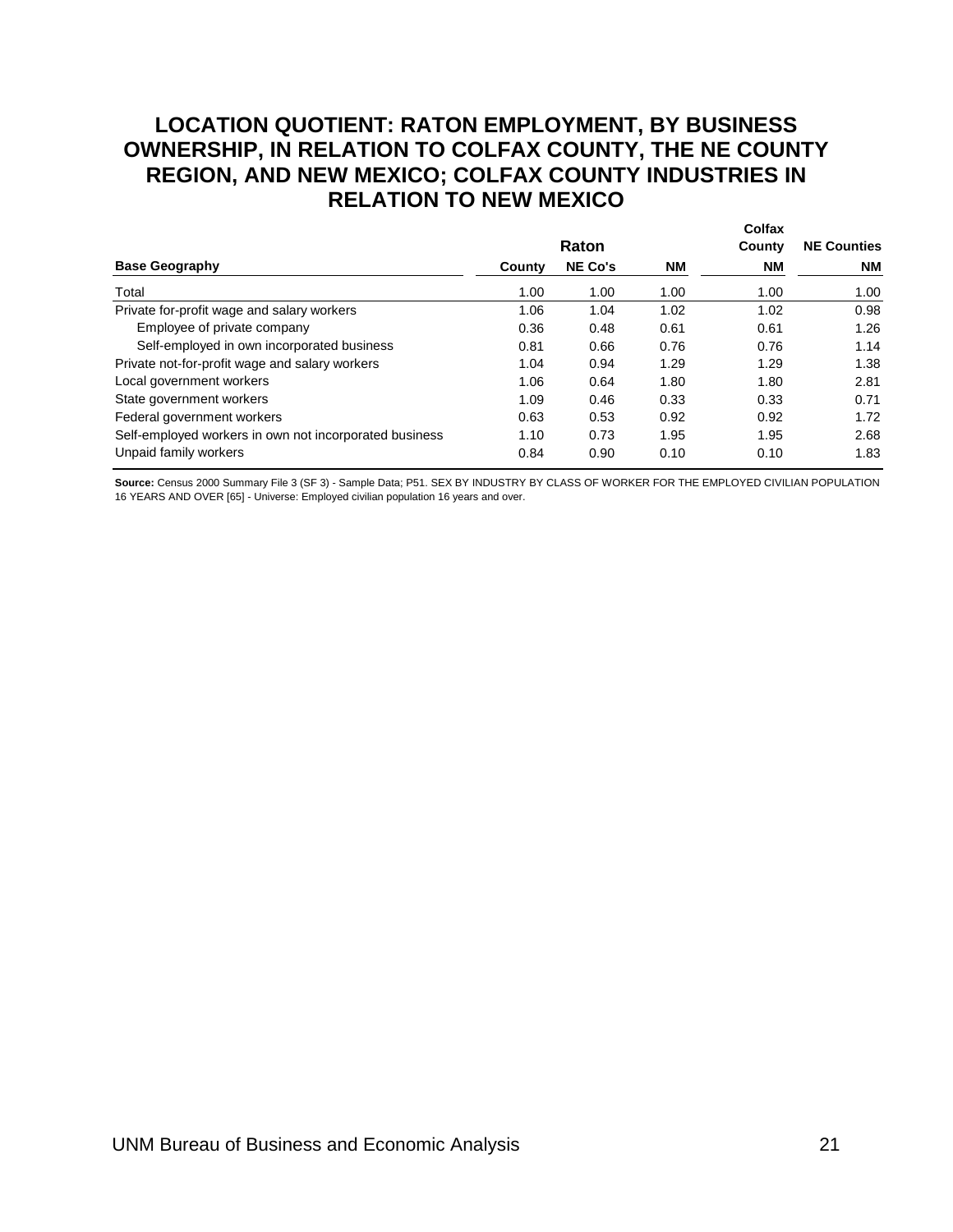

## **RATON EMPLOYMENT LOCATION QUOTIENTS, BY INDUSTRY, 2004**

<span id="page-24-0"></span>Source: Census 2000 Summary File 3 (SF 3) - Sample Data; P49. Calculations by UNM/BBER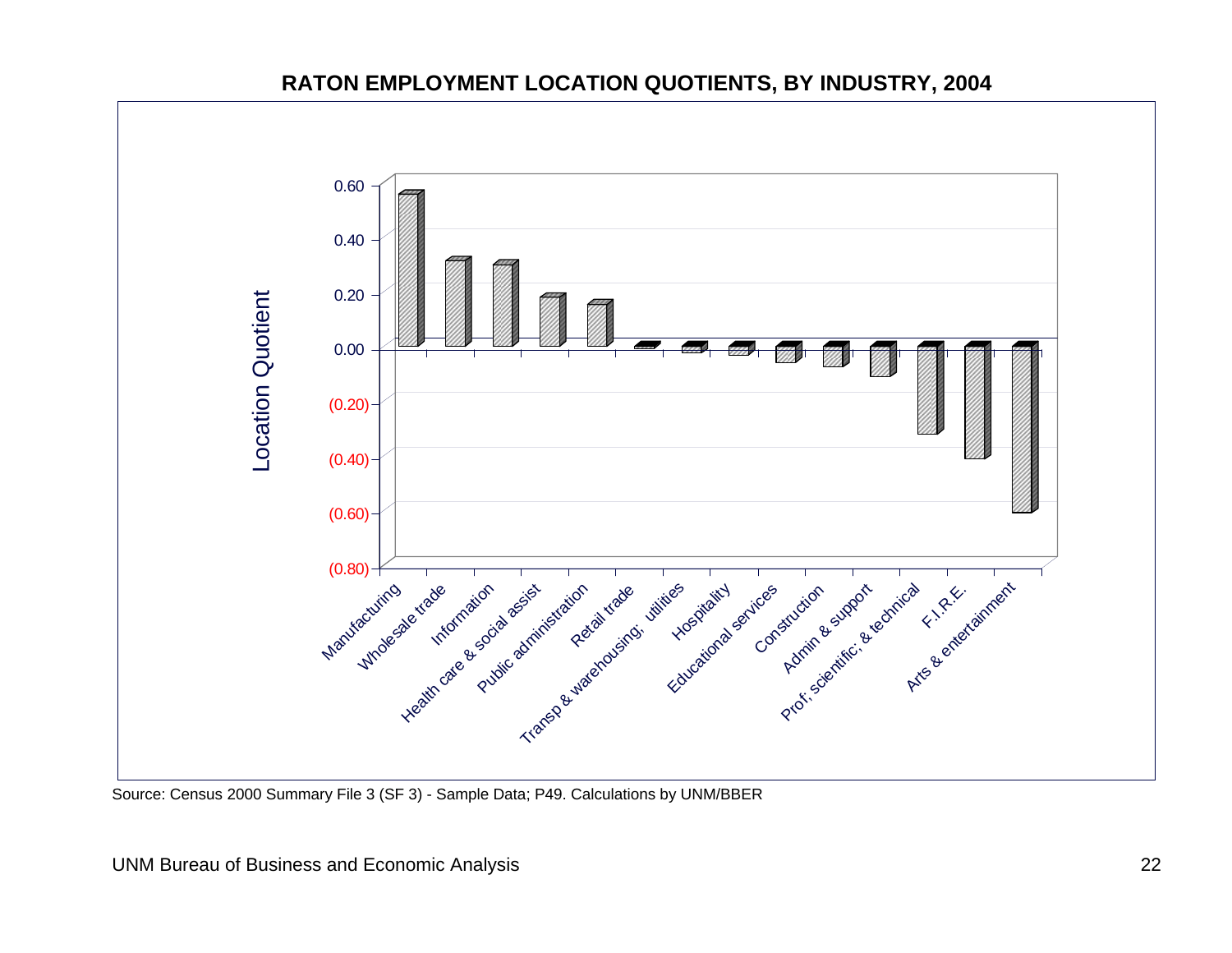## **RATON: BUSINESSES BY INDUSTRY, IN MAINSTREET AREA, 1995 AND 2004**

|           |                                                          | 1995 |                   |              | 2004 |    |                   |                          |       | Change<br>1995-2004 |           |
|-----------|----------------------------------------------------------|------|-------------------|--------------|------|----|-------------------|--------------------------|-------|---------------------|-----------|
|           | <b>NAICS Sector</b>                                      |      | <b>MS Outside</b> | Total        | %    |    | <b>MS Outside</b> | <b>Total</b>             | %     | <b>MS</b>           | <b>No</b> |
| 11        | Agriculture, Forestry, Fishing and Hunting               |      |                   | 1            | 0%   |    |                   | 0                        |       |                     | $-100%$   |
| 21        | Mining                                                   |      | 4                 | 4            | 0%   |    | 3                 | 3                        | 0%    |                     | $-25%$    |
| 22        | <b>Utilities</b>                                         |      | 3                 | 3            | 0%   |    | $\mathbf{2}$      | $\mathbf{2}$             | 0%    |                     | $-33%$    |
| 23        | <b>Construction</b>                                      |      | 20                | 20           | 0%   | 5  | 23                | 28                       | 18%   |                     | 15%       |
| $31 - 33$ | <b>Manufacturing</b>                                     | 3    | 11                | 14           | 21%  | 2  | 12                | 14                       | 14%   | $-33%$              | 9%        |
| 42        | Wholesale trade                                          |      | 6                 | 6            | 0%   |    | $\mathbf{2}$      | 3                        | 33%   |                     | -67%      |
| 44-45     | <b>Retail Trade</b>                                      | 24   | 28                | 52           | 46%  | 11 | 44                | 55                       | 20%   | $-54%$              | 57%       |
| 48-49     | <b>Transportation &amp; Warehousing</b>                  | 3    | 5                 | 8            | 38%  |    | 6                 | 7                        | 14%   | $-67%$              | 20%       |
| 51        | <b>Information</b>                                       | 3    | 4                 |              | 43%  |    | 3                 | 4                        | 25%   | $-67%$              | $-25%$    |
| 52        | <b>Finance &amp; Insurance</b>                           | 2    | 7                 | 9            | 22%  |    | 9                 | 16                       | 44%   | 250%                | 29%       |
| 53        | <b>Real Estate, Rental &amp; Leasing</b>                 |      | 10                | 10           | 0%   |    |                   | 8                        | 13%   |                     | $-30%$    |
| 54        | <b>Professional, Scientific &amp; Technical Services</b> |      | 18                | 19           | 5%   | 9  | 13                | 22                       | 41%   | 800%                | $-28%$    |
| 55        | <b>Mgt of Companies</b>                                  |      | $\mathbf{2}$      | $\mathbf{2}$ | 0%   |    | 2                 | $\mathbf{2}$             | $0\%$ |                     | 0%        |
| 56        | <b>Administrative &amp; Support Services</b>             | 1    | 6                 | 7            | 14%  | 3  |                   | 4                        | 75%   | 200%                | -83%      |
| 61        | <b>Educational Services</b>                              |      |                   | 1            | 0%   | 2  |                   | 3                        | 67%   |                     | 0%        |
| 62        | <b>Health Care and Social Assistance</b>                 | 8    | 16                | 24           | 33%  | 2  | 28                | 30                       | 7%    | -75%                | 75%       |
| 71        | Arts, Entertainment and Recreation                       |      | 5                 | 5            | 0%   | 2  | 5                 | $\overline{\phantom{a}}$ | 29%   |                     | 0%        |
| 72        | <b>Accommodations &amp; Food Services</b>                | 10   | 27                | 37           | 27%  | 3  | 37                | 40                       | 8%    | $-70%$              | 37%       |
| 81        | <b>Other Services</b>                                    | 3    | 21                | 24           | 13%  | 7  | 14                | 21                       | 33%   | 133%                | $-33%$    |
| 92        | <b>Public Administration</b>                             |      | 9                 | 10           | 10%  |    | 6                 | 7                        | 14%   | 0%                  | $-33%$    |
| Total     |                                                          | 59   | 204               | 263          | 22%  | 58 | 218               | 276                      | 21%   | $-2%$               | 7%        |

#### **Businesses in Raton, by Industry, in Mainstreet Service Area**

<span id="page-25-0"></span>**Source: NM Department of Labor, ES-202 (Covered Employment Statistics), 1995 and 2004. Calculations by BBER, 2006.**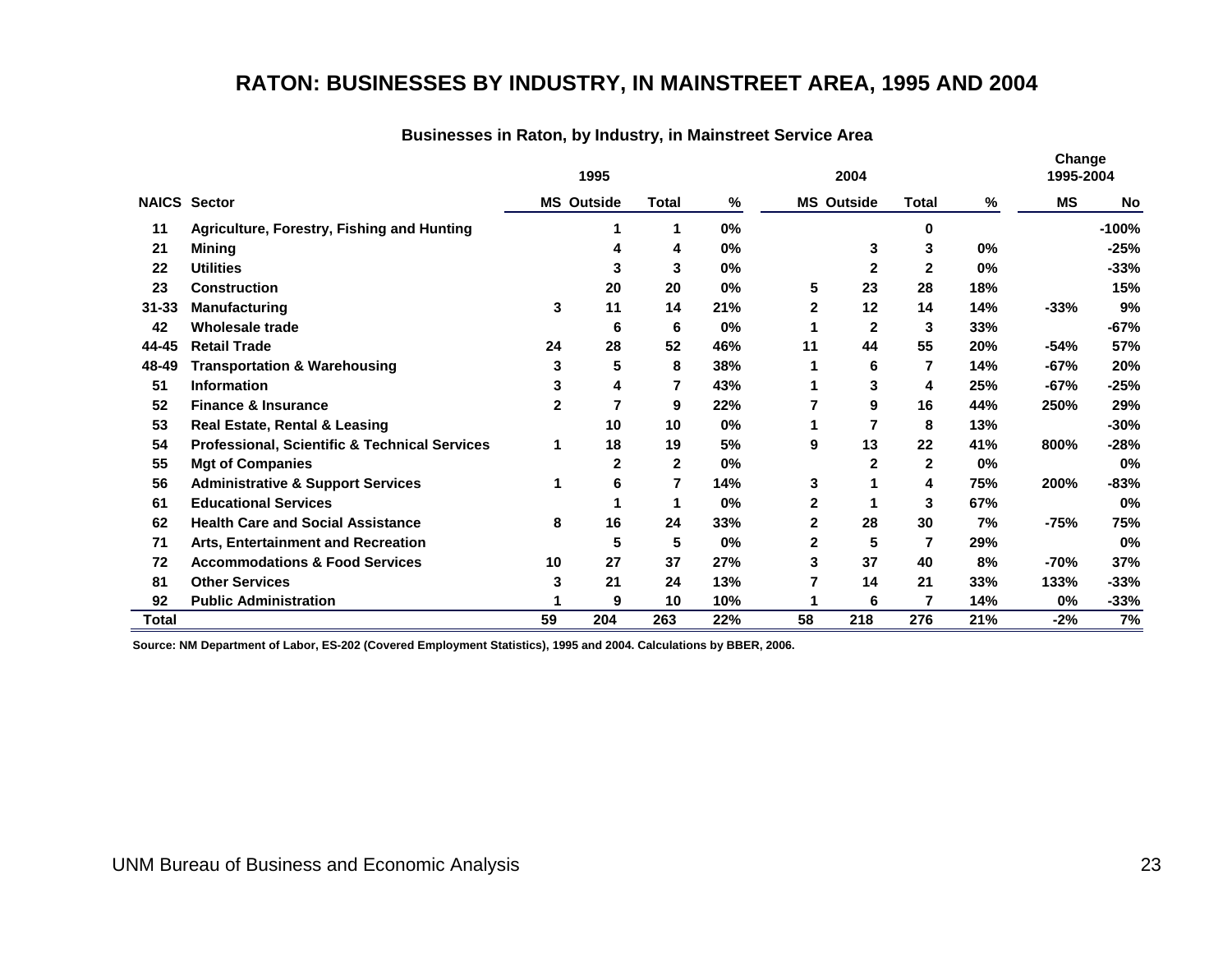#### <span id="page-26-0"></span>**Change RATON: BUSINESSES BY RETAIL & SERVICE SUBSECTOR, IN MAINSTREET SERVICE AREA**

|                                                               |                | 1995           |      |           | 2004           | Change<br>1995-2004 |         |         |
|---------------------------------------------------------------|----------------|----------------|------|-----------|----------------|---------------------|---------|---------|
| <b>NAICS Sector</b>                                           | <b>MS</b>      | <b>No</b>      | %    | <b>MS</b> | <b>No</b>      | %                   | ΜS      | No      |
| 441 Motor Vehicle & Parts Dealers                             | 3              | 5              | 38%  |           | 8              | 0%                  | $-100%$ | 60%     |
| 442 Furniture & Home Furnishings Stores                       | 1              |                | 100% | 1         |                | 100%                | 0%      |         |
| 443 Electronics & Appliance Stores                            | 1              | 1              | 50%  | 1         |                | 100%                | 0%      | $-100%$ |
| 444 Dealers                                                   | 3              | 3              | 50%  | 1         | 5              | 17%                 | $-67%$  | 67%     |
| 445 Food & Beverage Stores                                    | $\mathbf{2}$   | 4              | 33%  |           | 3              | 0%                  | $-100%$ | -25%    |
| 446 Health & Personal Care Stores                             |                | $\mathbf{2}$   | 0%   | 1         | 1              | 50%                 |         | -50%    |
| <b>447 Gasoline Stations</b>                                  | 2              | 10             | 17%  |           | 16             | 0%                  | $-100%$ | 60%     |
| 448 Clothing & Clothing Accessories Stores                    | 3              | 1              | 75%  | 1         | 3              | 25%                 | $-67%$  | 200%    |
| 451 Sporting Goods, Hobby, Book, & Music Stores               |                | 1              | 0%   |           | 2              | 0%                  |         | 100%    |
| 452 General Merchandise Stores                                | 2              | 2              | 50%  | 1         | 3              | 25%                 | $-50%$  | 50%     |
| 453 Miscellaneous Store Retailers                             | 6              | 4              | 60%  | 5         | 4              | 56%                 | $-17%$  | 0%      |
| <b>454 Nonstore Retailers</b>                                 | 1              | $\mathbf{2}$   | 33%  |           | 3              | 0%                  | $-100%$ | 50%     |
| 511 Publishing Industries                                     | 1              |                | 100% | 1         | 1              | 50%                 | 0%      |         |
| 512 Motion Picture & Sound Recording Industries               | 1              | 1              | 50%  |           | 1              | 0%                  | $-100%$ | 0%      |
| 515 Broadcasting (except Internet)                            | 1              |                | 100% |           | 1              | 0%                  | $-100%$ |         |
| <b>517 Telecommunications</b>                                 |                | 3              | 0%   |           | 1              | 0%                  |         | -67%    |
| 519 Other Information Services                                |                |                |      |           | 1              | 0%                  |         |         |
| 522 Credit Intermediation & Related Activities                | 1              | 4              | 20%  | 1         | 6              | 14%                 | 0%      | 50%     |
| 523 Investments & Related Activities                          |                |                |      |           | 1              | 0%                  |         |         |
| 524 Insurance Carriers & Related Activities                   | 1              | 5              | 17%  | 6         | 3              | 67%                 | 500%    | -40%    |
| 531 Real Estate                                               |                | $\overline{7}$ | 0%   | 1         | 7              | 13%                 |         | 0%      |
| 532 Rental & Leasing Services                                 |                | 6              | 0%   |           | $\overline{2}$ | 0%                  |         | -67%    |
| 541 Professional, Scientific, & Technical Services            | 1              | 20             | 5%   | 9         | 16             | 36%                 | 800%    | -20%    |
| 551 Management of Companies & Enterprises                     |                | 2              | 0%   |           | 2              | 0%                  |         | 0%      |
| 561 Administrative & Support Services                         | 1              | 5              | 17%  | 3         | 5              | 38%                 | 200%    | 0%      |
| 562 Waste Management & Remediation Service                    |                | 1              | 0%   |           | 1              | 0%                  |         | 0%      |
| <b>611 Educational Services</b>                               |                | 1              | 0%   | 2         | $\mathbf 1$    | 67%                 |         | 0%      |
| 621 Ambulatory Health Care Services                           | 6              | 15             | 29%  | 2         | 15             | 12%                 | $-67%$  | 0%      |
| 622 Hospitals                                                 |                |                |      |           | 1              | 0%                  |         |         |
| 623 Nursing & Residential Care Facilities                     |                | 1              | 0%   |           | 3              | 0%                  |         | 200%    |
| 624 Social Assistance                                         | $\mathbf{2}$   | 3              | 40%  |           | 11             | 0%                  | $-100%$ | 267%    |
| 711 Industries                                                |                | 1              | 0%   |           | $\mathbf{2}$   | 0%                  |         | 100%    |
| 712 Museums, Historical Sites, & Similar Institution          |                | 1              | 0%   | 1         |                | 100%                |         | $-100%$ |
| 713 Amusement, Gambling, & Recreation Industries              |                | 3              | 0%   | 1         | 6              | 14%                 |         | 100%    |
| 721 Accommodation                                             | 5              | 11             | 31%  |           | 16             | 0%                  | $-100%$ | 45%     |
| 722 Food Services & Drinking Places                           | 5              | 23             | 18%  | 3         | 25             | 11%                 | $-40%$  | 9%      |
| 811 Repair & Maintenance                                      | $\overline{2}$ | 8              | 20%  | 1         | 9              | 10%                 | -50%    | 13%     |
| 812 Personal & Laundry Services                               |                | 10             | 0%   | 3         | 5              | 38%                 |         | -50%    |
| Religious, Grantmaking, Civic, Professional, & Similar        |                |                |      |           |                |                     |         |         |
| 813 Organizations                                             | 1.             | Λ              | 20%  | 3         |                | 50%                 | 200%    | $-25%$  |
| 814 Private Households                                        |                | 5              | 0%   |           |                |                     |         | $-100%$ |
| <b>Executive, Legislative, &amp; Other General Government</b> |                |                |      |           |                |                     |         |         |
| 921 Support                                                   |                |                |      |           | 7              | 0%                  |         |         |
| 922 Justice, Public Order, & Safety Activities                |                | 1              | 0%   |           | 10             | 0%                  |         | 900%    |
| 924 Admin of Environmental Quality Programs                   |                | 5              | 0%   | 1         | 5              | 17%                 |         | 0%      |
| 925 Community Development                                     |                | 1              | 0%   |           | 1              | 0%                  |         | 0%      |
| 926 Admin of Economic Programs                                | 1              | 2              | 33%  |           | 4              | 0%                  | $-100%$ | 100%    |
| <b>TOTAL</b>                                                  | 54             | 183            | 23%  | 49        | 220            | 18%                 | -9%     | 20%     |

Source: NM Department of Labor, ES-202 (Covered Employment Statistics), 1995 and 2002, Calculations by UNM/BBER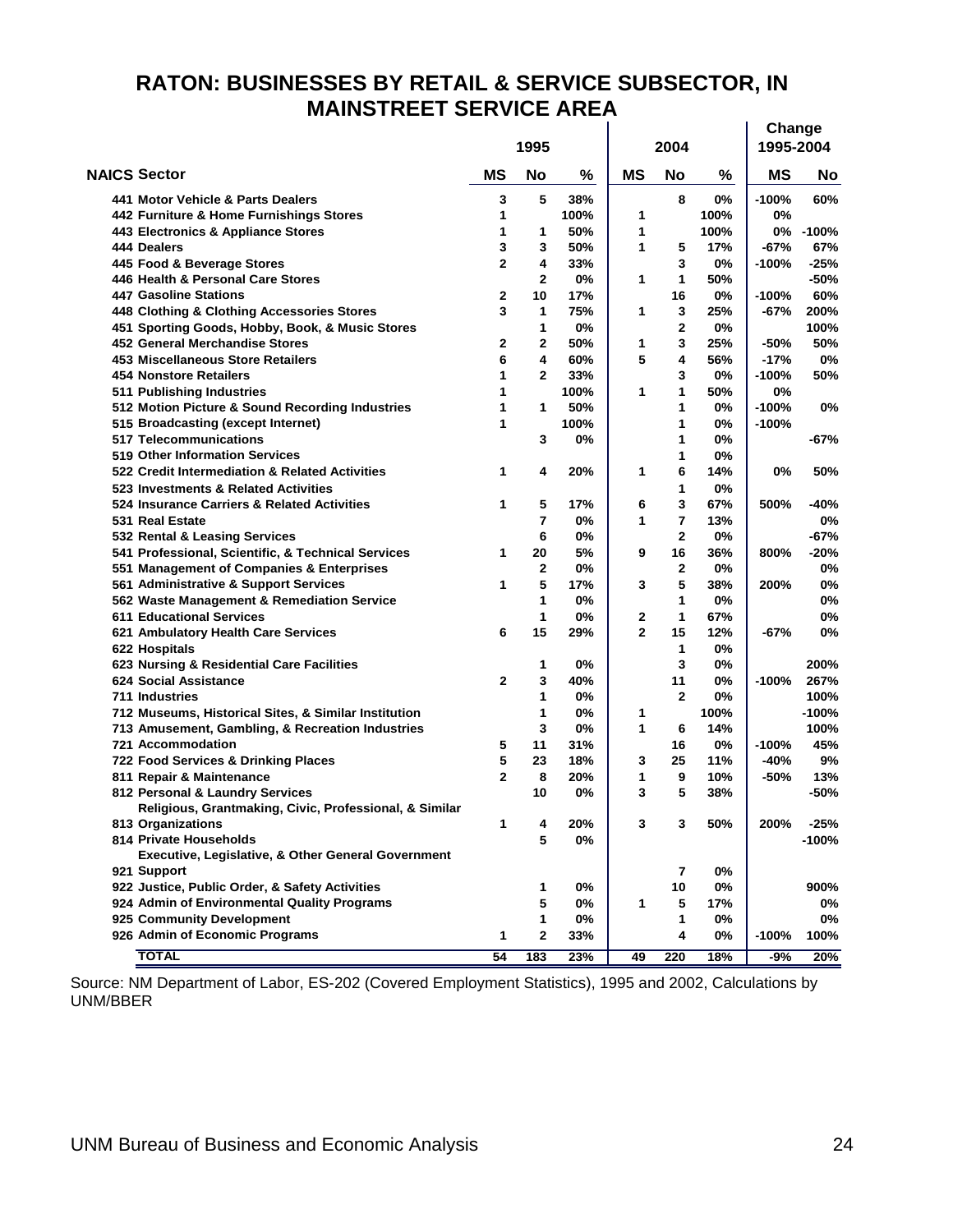## **RATON: EMPLOYMENT BY INDUSTRY, IN MAINSTREET AREA, 1995 AND 2004**

**Employment in Raton, by Industry, in Mainstreet Service Area**

|              |                                                          | 1995 |                   |       | 2004  |     |                   |       |       | Change<br>1995-2004 |           |
|--------------|----------------------------------------------------------|------|-------------------|-------|-------|-----|-------------------|-------|-------|---------------------|-----------|
|              | <b>NAICS Sector</b>                                      |      | <b>MS Outside</b> | Total | %     |     | <b>MS Outside</b> | Total | %     | <b>MS</b>           | <b>No</b> |
| 11           | Agriculture, Forestry, Fishing and Hunting               |      | 23                | 23    | 0%    |     |                   | 0     |       |                     | $-100%$   |
| 21           | Minina                                                   |      | 323               | 323   | 0%    |     | 23                | 23    | 0%    |                     | $-93%$    |
| 22           | <b>Utilities</b>                                         |      | 44                | 44    | 0%    |     | 38                | 38    | $0\%$ |                     | -14%      |
| 23           | <b>Construction</b>                                      |      | 74                | 74    | 0%    | 10  | 105               | 115   | 9%    |                     | 43%       |
| $31 - 33$    | <b>Manufacturing</b>                                     | 15   | 200               | 215   | 7%    | 6   | 204               | 210   | 3%    | -59%                | 2%        |
| 42           | <b>Wholesale trade</b>                                   |      | 47                | 47    | 0%    | 1   | 18                | 19    | 7%    |                     | $-61%$    |
| 44-45        | <b>Retail Trade</b>                                      | 135  | 277               | 412   | 33%   | 55  | 413               | 468   | 12%   | $-59%$              | 49%       |
| 48-49        | <b>Transportation &amp; Warehousing</b>                  | 8    | 12                | 19    | 41%   | 29  | 35                | 64    | 45%   | 270%                | 206%      |
| 51           | <b>Information</b>                                       | 33   | 22                | 55    | 60%   | 20  | 18                | 37    | 53%   | $-40%$              | $-21%$    |
| 52           | <b>Finance &amp; Insurance</b>                           | 10   | 100               | 110   | 9%    | 99  | 45                | 144   | 69%   | 944%                | $-55%$    |
| 53           | <b>Real Estate, Rental &amp; Leasing</b>                 |      | 20                | 20    | 0%    | 1   | 18                | 19    | 7%    |                     | -10%      |
| 54           | <b>Professional, Scientific &amp; Technical Services</b> | 9    | 50                | 58    | 15%   | 27  | 55                | 81    | 33%   | 207%                | 10%       |
| 55           | <b>Mgt of Companies</b>                                  |      | 20                | 20    | 0%    |     | 17                | 17    | 0%    |                     | -16%      |
| 56           | <b>Administrative &amp; Support Services</b>             | 5    | 30                | 35    | 15%   | 82  | 3                 | 86    | 96%   | 1470%               | -89%      |
| 61           | <b>Educational Services</b>                              |      | 166               | 166   | 0%    | 29  | 227               | 256   | 11%   |                     | 37%       |
| 62           | <b>Health Care and Social Assistance</b>                 | 65   | 143               | 209   | 31%   | 11  | 843               | 854   | 1%    | -83%                | 489%      |
| 71           | Arts, Entertainment and Recreation                       |      | 39                | 39    | $0\%$ | 2   | 5                 | 7     | 22%   |                     | -86%      |
| 72           | <b>Accommodations &amp; Food Services</b>                | 85   | 383               | 468   | 18%   | 12  | 497               | 509   | 2%    | -86%                | 30%       |
| 81           | <b>Other Services</b>                                    | 10   | 78                | 89    | 12%   | 16  | 58                | 74    | 22%   | 57%                 | -26%      |
| 92           | <b>Public Administration</b>                             | 17   | 51                | 67    | 25%   |     | 161               | 162   | 1%    | $-94%$              | 218%      |
| <b>Total</b> |                                                          | 391  | 2,099             | 2,490 | 16%   | 402 | 2,782             | 3,184 | 13%   | 3%                  | 33%       |

<span id="page-27-0"></span>**Source: NM Department of Labor, ES-202 (Covered Employment Statistics), 1995 and 2004. Calculations by BBER, 2006.**

 $\overline{a}$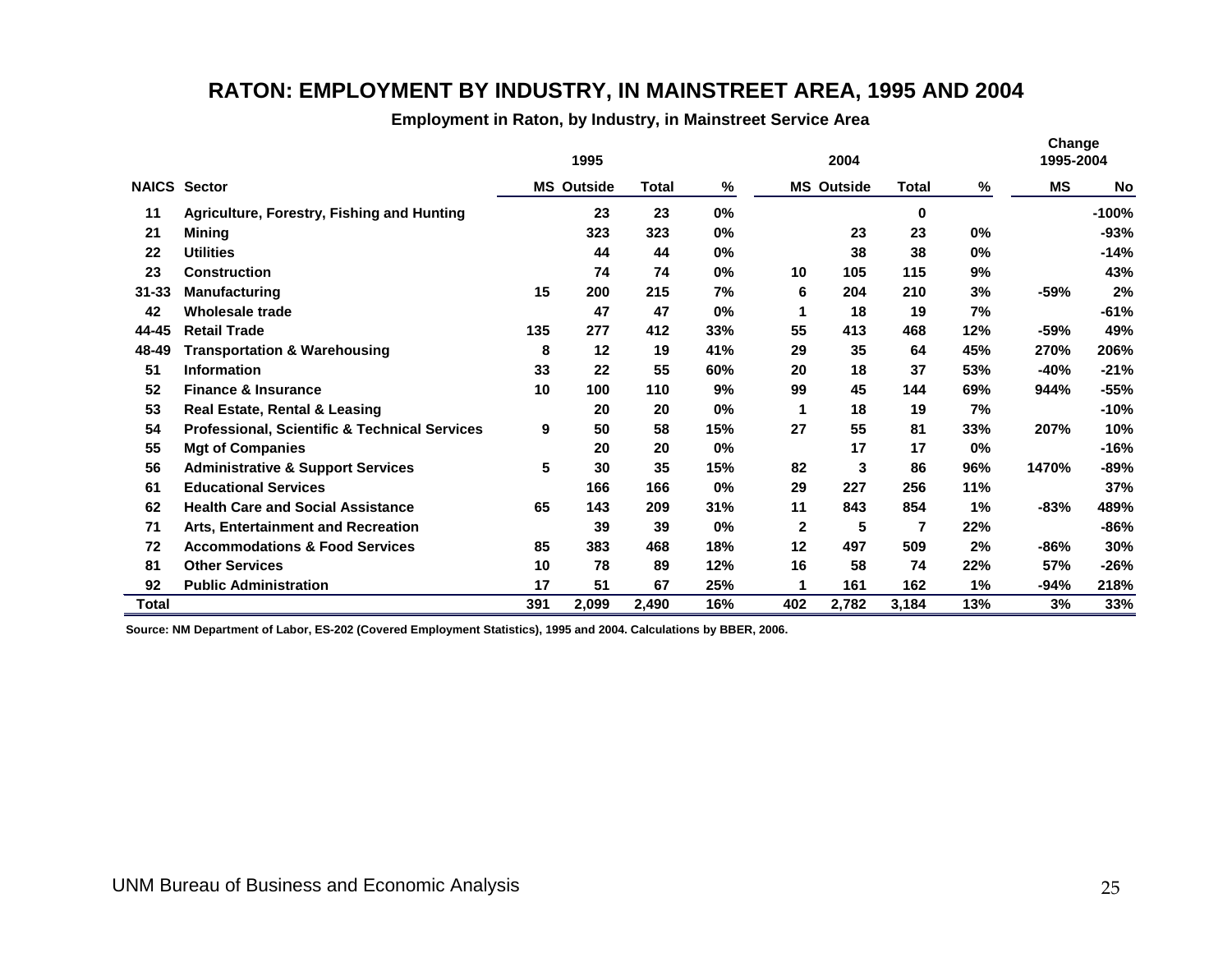#### **RATON EMPLOYMENT, BY INDUSTRY AND GEOGRAPHY, 2004**



<span id="page-28-0"></span>Source: New Mexico Department of Labor, ES-202 (Covered Employment Statistics, 2004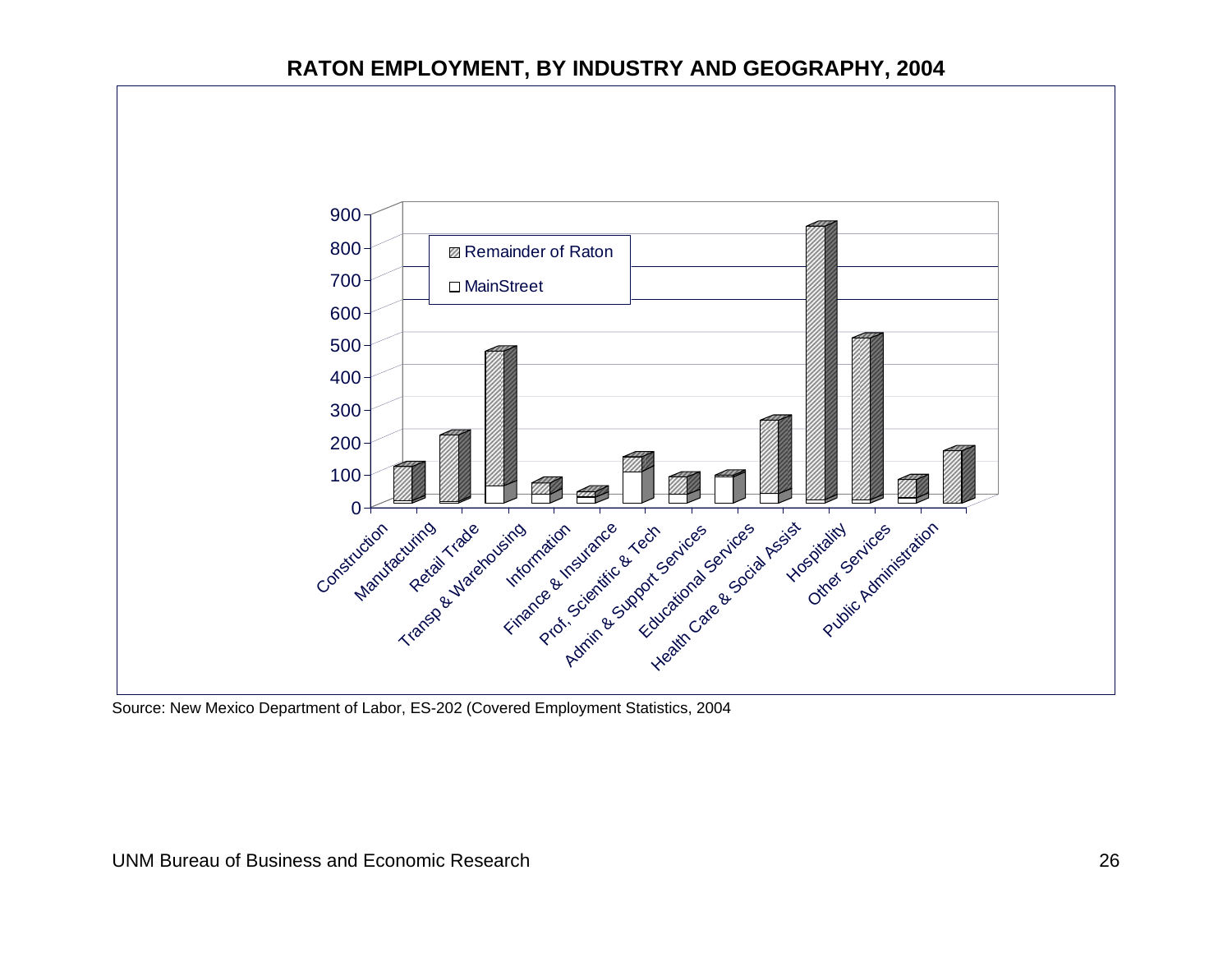

### **RATON: EMPLOYMENT GAIN/LOSS MAINSTREET AREA, BY INDUSTRY, 1995-2004**

<span id="page-29-0"></span>Source: New Mexico Department of Labor, ES-202 (Covered Employment Statistics, 1995 and 2004.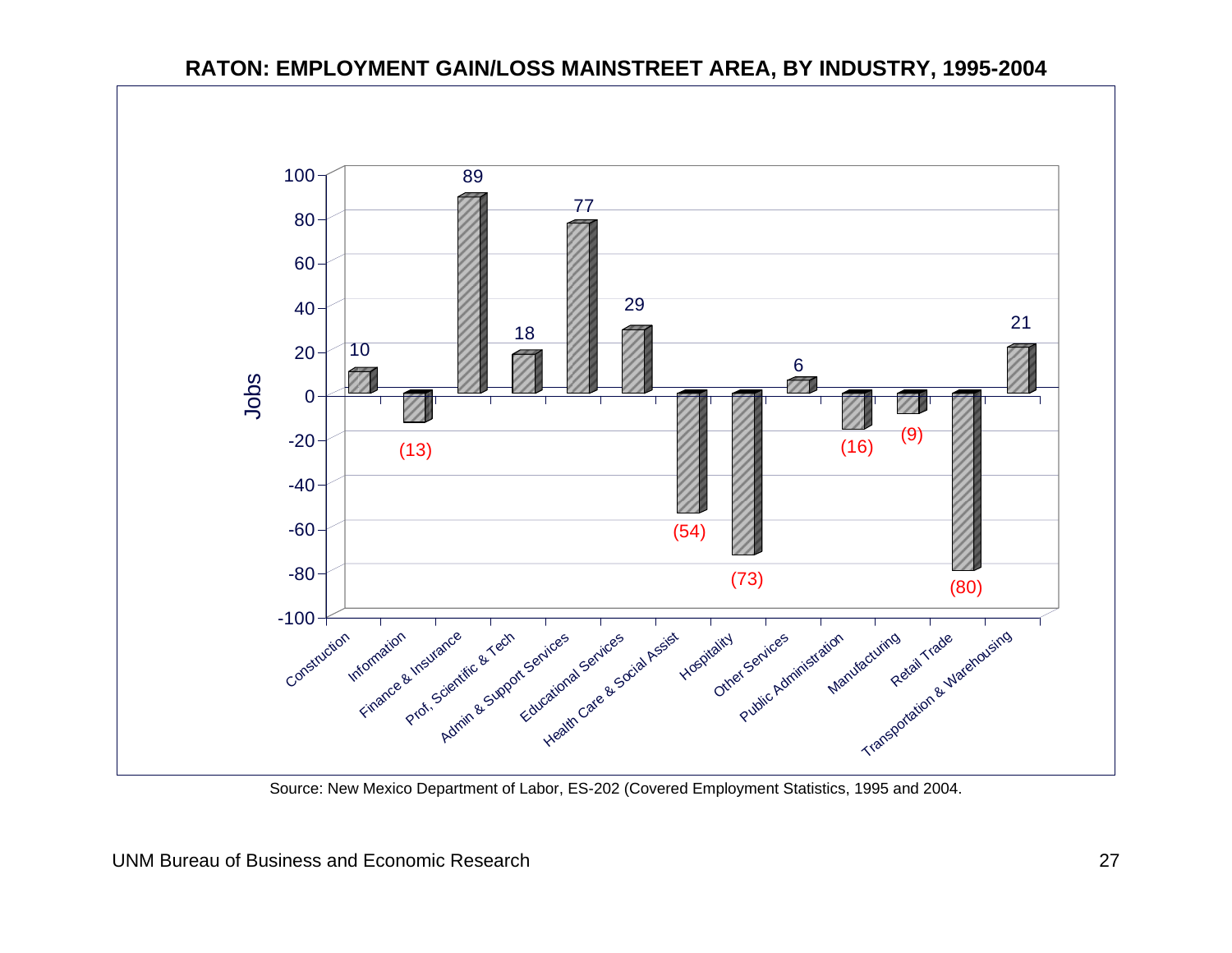## **RATON: EMPLOYMENT MAINSTREET AREA, BY INDUSTRY, 2004**



<span id="page-30-0"></span>Source: New Mexico Department of Labor, ES-202 (Covered Employment Statistics, 2004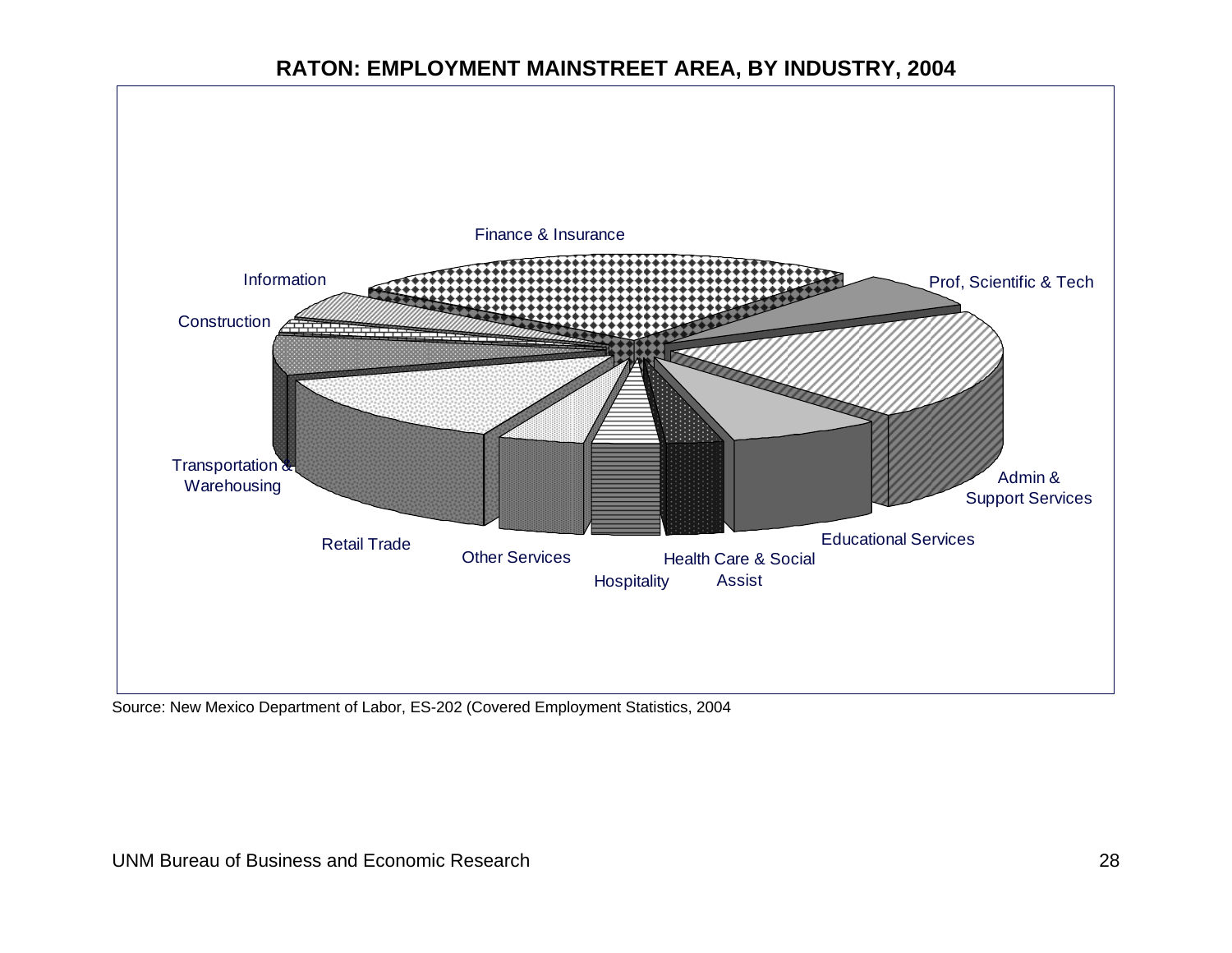<span id="page-31-0"></span>

## **RATON, NEW MEXICO MARKET AREA**